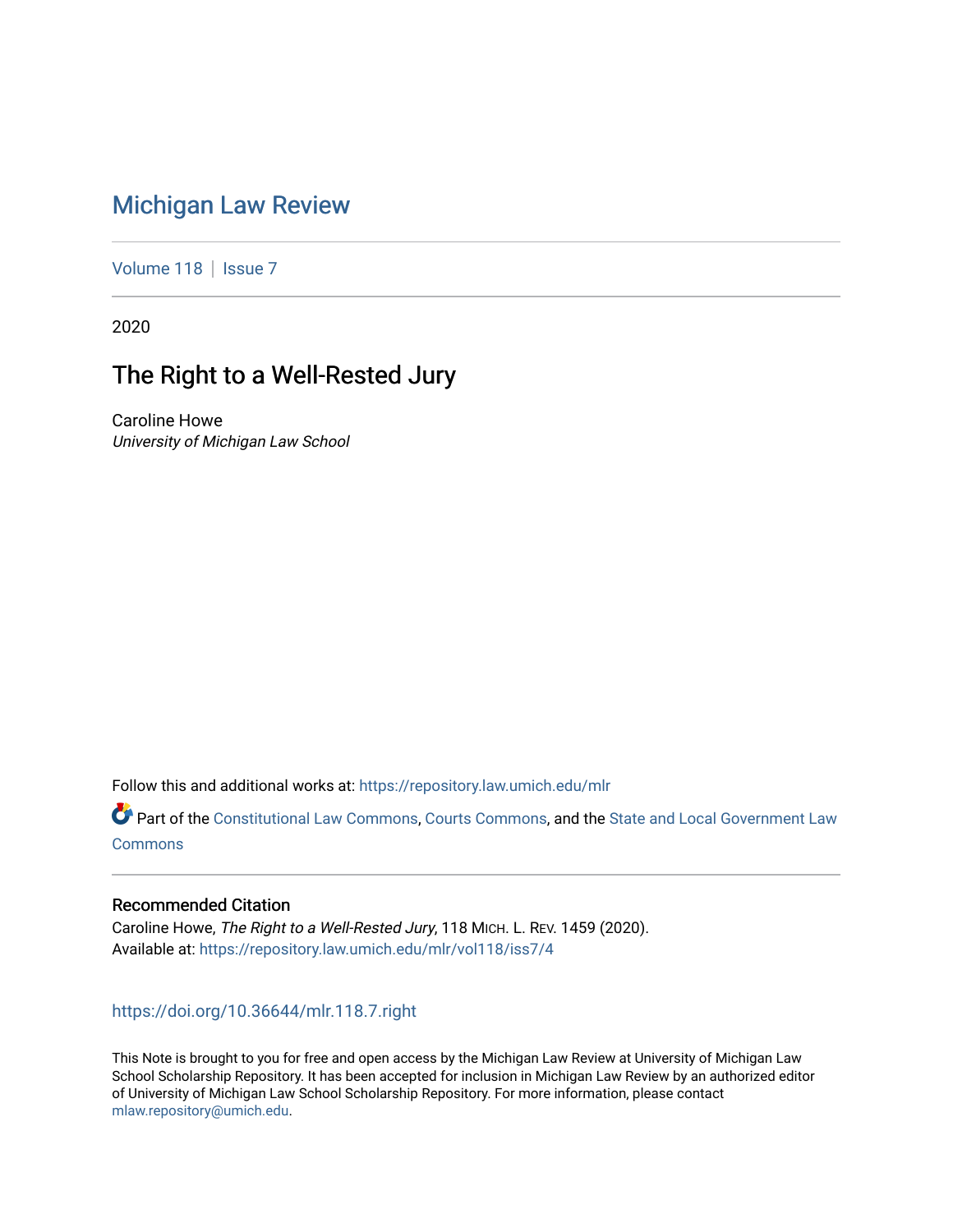## **NOTE**

## **THE RIGHT TO A WELL-RESTED JURY**

## Caroline Howe\*

The vast amount of control that state trial judges exercise over the dynamics of their courtrooms is well established. The length of trial days and jury deliberations, however, has received little scholarly attention. Longstanding research has conclusively established the disruptive effects of sleep deprivation on many of the mental facilities necessary for juries to competently fulfill their duties. By depriving juries of sleep, trial judges may be compromising the fair rights of criminal defendants for the sake of efficiency. This Note argues that trial judges must use their discretion to ensure juries are well rested, keeping jurors' needs in mind. Further, state legislatures have a responsibility to properly fund state courts and to pass legislation that ensures overlong trial days do not impact verdicts handed down.

#### TABLE OF CONTENTS

| L.      | CONSTITUTIONAL UNDERPINNINGS OF THE RIGHT TO A       |  |
|---------|------------------------------------------------------|--|
|         |                                                      |  |
|         |                                                      |  |
|         | Right to Effective Assistance of Counsel  1466<br>B. |  |
|         |                                                      |  |
| $\Pi$ . |                                                      |  |
|         |                                                      |  |
|         | B.                                                   |  |
|         |                                                      |  |
|         |                                                      |  |
|         |                                                      |  |
| HL.     | MAKING JUDICIAL DISCRETION OPERATE MORE              |  |
|         |                                                      |  |
|         |                                                      |  |
|         |                                                      |  |

J.D., May 2019, University of Michigan Law School. Thank you to my wonderful parents for all of their support. Thank you to the members of the Michigan Law Review, especially Kristin Froehle, the Notes Office, and my two amazing Notes editors, Sarah Mezera and Samantha Jaffe.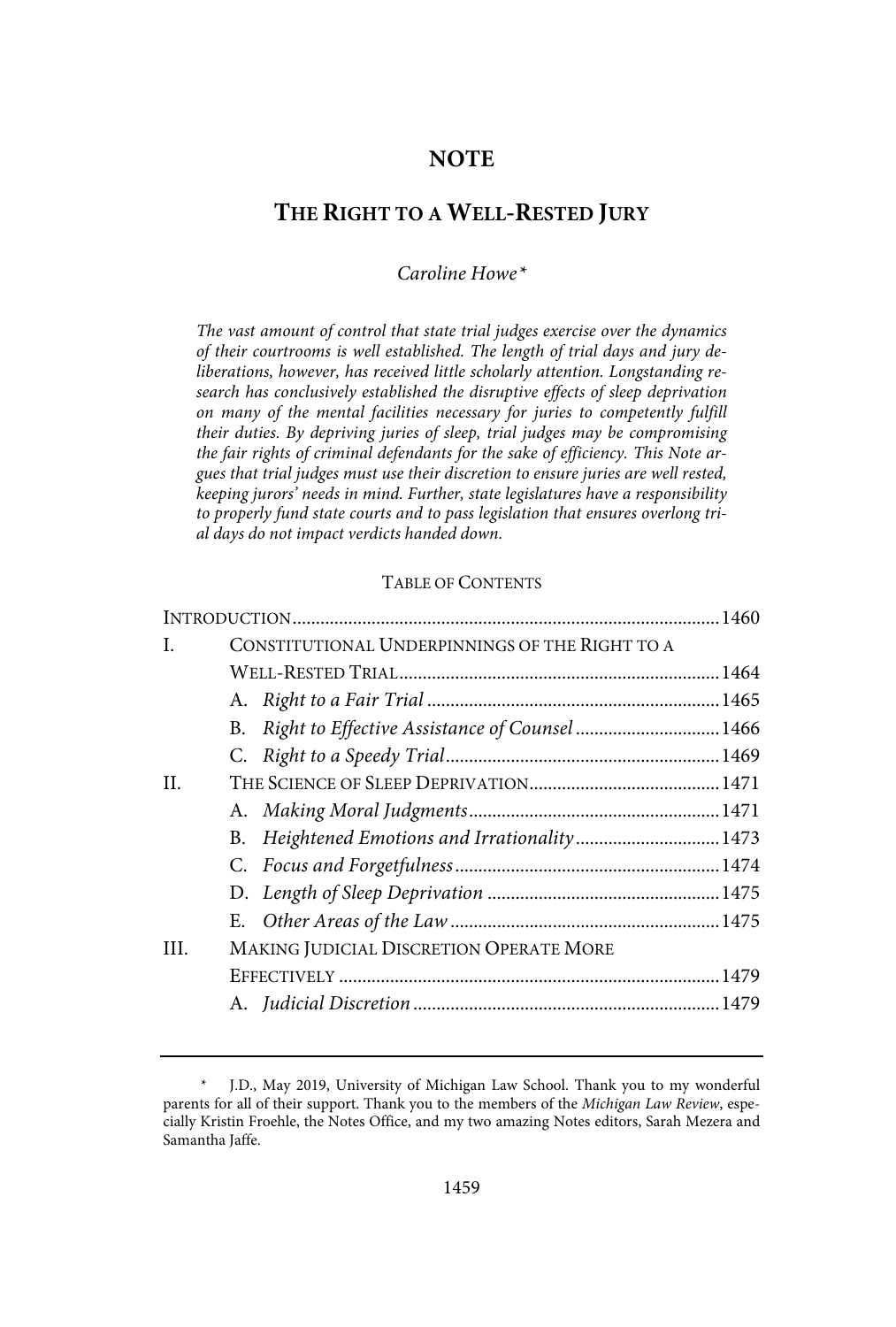|  | B. Establishing Reasonable Jury Expectations 1483 |  |
|--|---------------------------------------------------|--|
|  |                                                   |  |
|  |                                                   |  |
|  |                                                   |  |

1460 *Michigan Law Review* [Vol. 118:1459

#### INTRODUCTION

In a small Louisiana courtroom in 1966, the government presented evidence in a three-defendant criminal trial from 3:00 in the afternoon to 11:00 that night.<sup>1</sup> Instead of heading home, the jury remained in the courthouse to hear defense counsel present their case from midnight to 3:00 a.m. <sup>2</sup> August Gueldner, William Skinner, and Alton Charbonnet were all convicted.<sup>3</sup> In a habeas petition, they claimed that their due process right to a fair trial was denied. $4$  They argued that the expectation that jurors would be able to continue paying attention to the evidence so late into the night raised a host of constitutional problems.<sup>5</sup> But, like countless courts that have tackled this issue, the district court declined to find a constitutional violation. 6 In the decision, the judge held that because there had been no finding that the jurors were sleeping, and because they were conscious, jurors were presumed to be "conscientiously fulfill[ing] their oath."<sup>7</sup>

Nearly fifty years later, Susan Walls was rushed from a Tennessee courtroom to the hospital with stroke-like symptoms at the conclusion of her trial. <sup>8</sup> Rather than wrapping up the trial for the day, the jury, judge, attorneys, and courtroom staff waited two and a half hours for the defendant to return before beginning deliberations. The jury returned a guilty verdict at 1:05 a.m. <sup>9</sup> Once again, the court found that because the jurors were awake, no constitutional violations had occurred.<sup>10</sup>

These cases are unusual, not because the jury heard evidence ten hours after the normal business day ended or because the jury deliberated well into the night, but because these issues were raised on appeal at all. Across the United States, trials are being held into the night, and jurors are deliberating long after the normal business day ends. These long days and nights have

2. Id.

<sup>1.</sup> Gueldner v. Heyd, 311 F. Supp. 1168, 1174–75 (E.D. La. 1970), aff'd sub. nom. United States ex rel. Charbonnet v. Heyd, 432 F.2d 91 (5th Cir.), and aff'd, 434 F.2d 1307 (5th Cir.).

<sup>3</sup>. Id. at 1175.

<sup>4</sup>. Id.

<sup>5</sup>. Id.

<sup>6</sup>. Id. at 1174–75.

<sup>7</sup>. Id. at 1175.

<sup>8.</sup> State v. Walls, 537 S.W.3d 892, 897 (Tenn. 2017).

<sup>9</sup>. Id. at 897–98.

<sup>10</sup>. Id.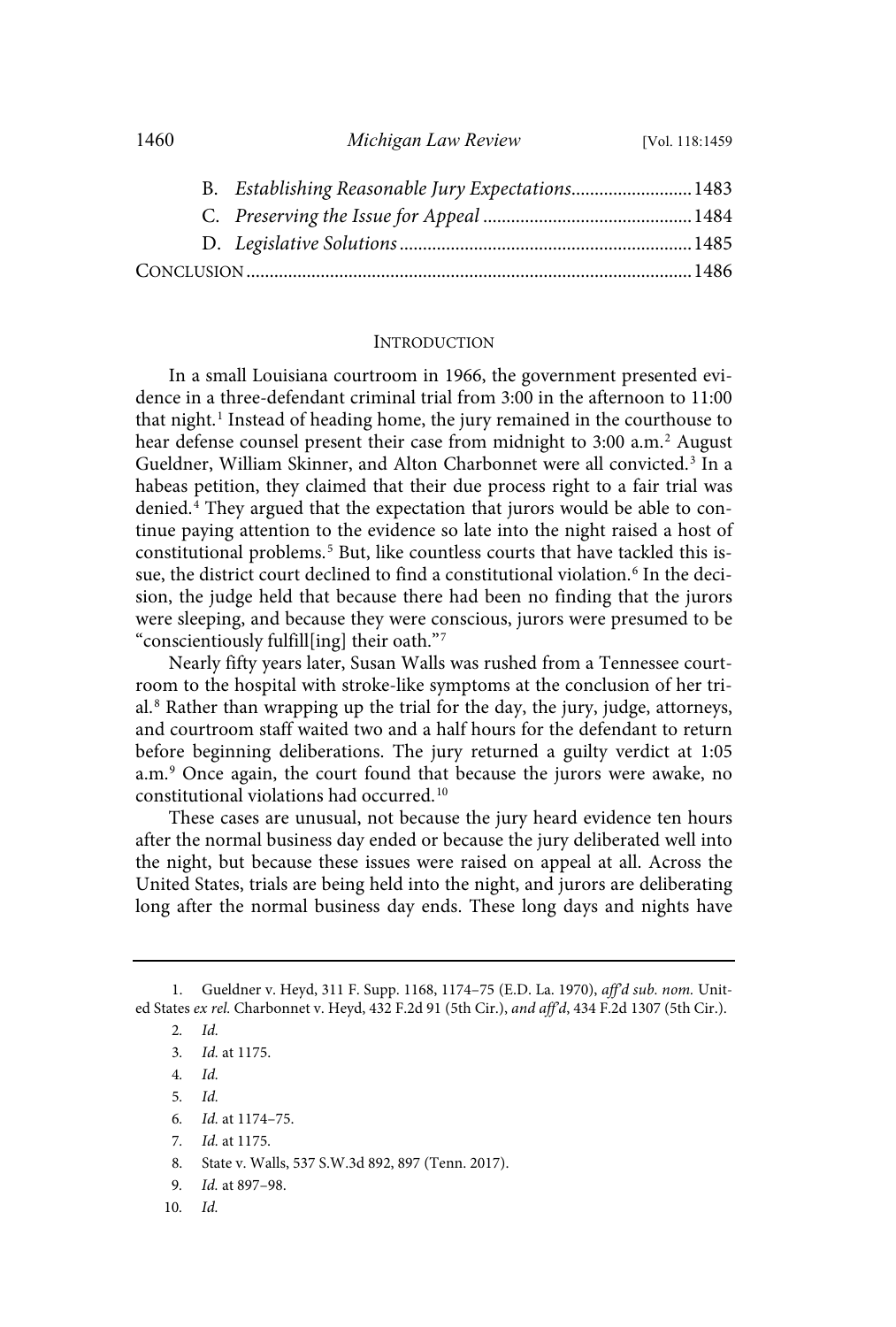implications for every actor in the criminal justice system. But the scope of the issue remains unknown because defense attorneys do not regularly preserve the issue for appellate review.<sup>11</sup> When they do, the claims are rarely successful. 12

The problem of sleep deprivation among juries, lawyers, and judges has been largely unexplored, despite the increasing frequency of long trial days and long jury deliberations. This Note examines both trial day length and jury deliberation length in the context of state criminal trials. It considers the ways in which the attention and physical and emotional stamina of jurors, judges, counsel, witnesses, and courtroom officials are critical. During a trial, a case is presented in a method unfamiliar to most laypeople. Evidence must be introduced via ritualistic performances, witnesses must be prompted by carefully worded questions, and objections and instructions to the jury crop up routinely. Faced with such a novel format, jurors must listen carefully. Judges must be prepared to handle nuanced arguments, objections, and unexpected issues. Counsel must be prepared to object, cross-examine, and advocate. Even after all of the evidence has been presented, the job of jurors continues to be multifaceted. In deliberations, the jury discusses, dissects, and debates the evidence. While these conversations are happening, jurors need to maintain an open mind while also trying to come to the proper result. The demands of this process require concentration and care from all of these actors. This human component of the constitutional rights guaranteed to criminal defendants by the Fifth, Sixth, and Fourteenth Amendments has too often been neglected and undermined. This Note seeks to change that.

Trial judges exercise relatively unfettered discretion to manage trials and set hours in their courtrooms.<sup>13</sup> But because there is no constitutional underpinning for a due process violation on the basis of juror sleep deprivation, defendants do not have a clear avenue for relief when a judge abuses this discretion. The scientific community, however, has long been in agreement on the negative effects sleep deprivation has on cognitive performance, moral

<sup>11.</sup> There is currently no articulated right to a well-rested jury. Defense counsel generally has little incentive to preserve fruitless issues. See, e.g., Ian S. Speir & Nima H. Mohebbi, Preservation Rules in the Federal Courts of Appeals, 16 J. APP. PRAC. & PROCESS 281, 283–84 (2015).

<sup>12</sup>. See infra note 17 (listing twenty-six cases where jury fatigue was addressed on appeal, of which only four were reversed and remanded on that issue).

<sup>13</sup>. See Francis R. Fecteau & Jennifer Scro, Appellate Gaul Revisited: Standards in Search of Definition, 97 MASS. L. REV. 7, 11–12 (2015) ("[T]he concept of unguided discretion can be most readily seen in cases reviewing 'the scheduling of trial . . . and scope of discovery and protective orders.' In these cases, judges' orders are rarely determined to be an abuse of discretion, mainly because they typically involve courtroom management. Therefore, there are no additional legal standards or factors that the judges must show they properly considered." (footnotes omitted) (quoting Hanover Ins. Co. v. Sutton, 705 N.E.2d 279, 286 (Mass. App. Ct. 1999))); see also State v. Parisien, 703 N.W.2d 306, 311 (N.D. 2005) ("A trial court has broad discretion over the conduct of a trial, including the time in which a jury may properly deliberate, but the court must exercise this discretion in a manner that best comports with substantial justice.").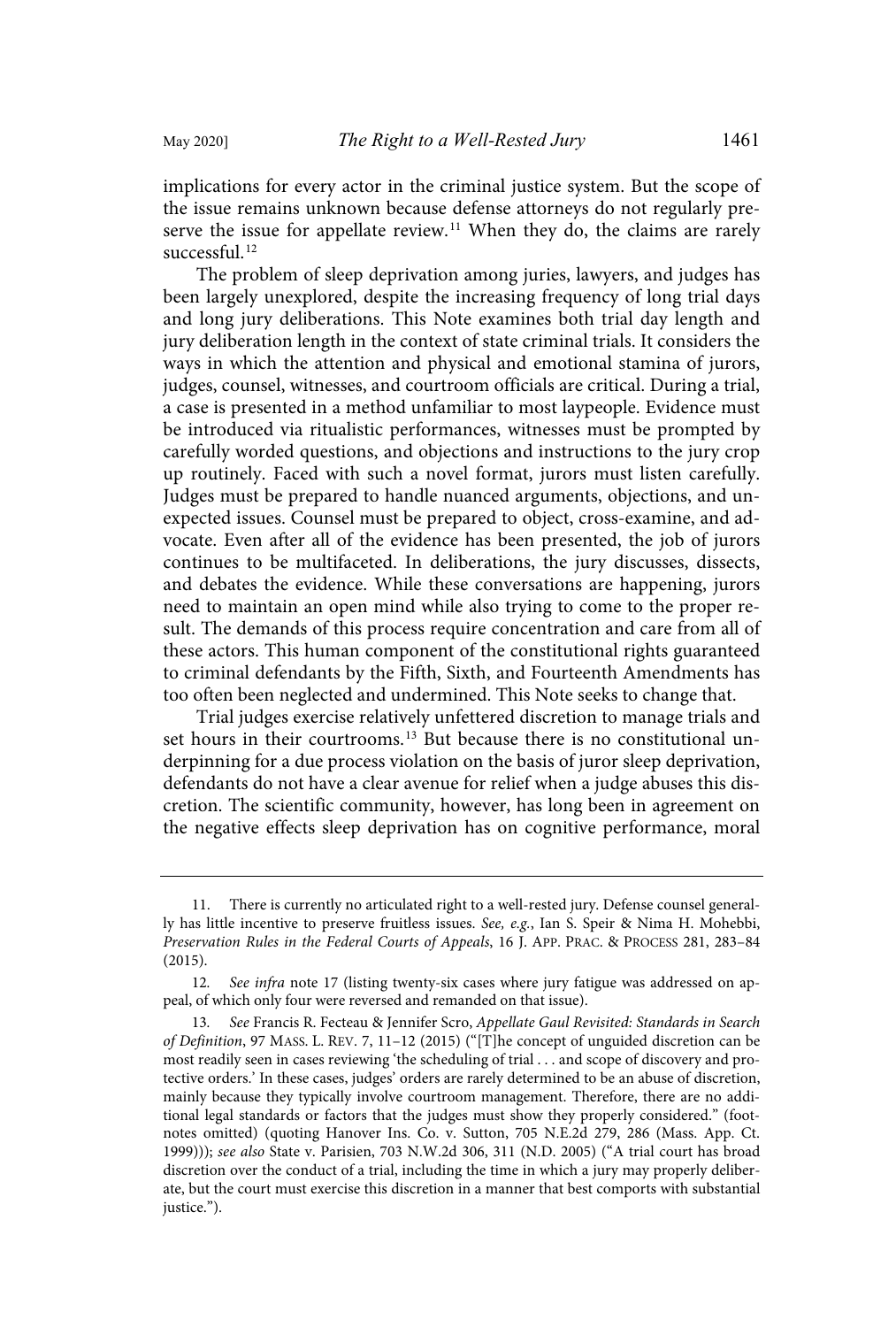judgment, and the retention of positive versus negative information.<sup>14</sup> Yet no modern study has examined the length of trial days in state criminal courts, or in any court in the United States. <sup>15</sup> Additionally, studies of jury deliberation length have been limited.<sup>16</sup> Without this information, it is difficult to appreciate the scope of the problem. But even without hard statistics, instances of overly long trial days and jury deliberations have found their way into published state appellate court decisions in almost half of the states and Puerto Rico. 17

Despite not having a formally recognized right to relief from any state or federal court, defendants have challenged the fundamental fairness of verdicts handed down after punishingly long trial days. <sup>18</sup> When sleep-related fairness arguments have been raised, courts have failed to develop a uniform approach to handling them.<sup>19</sup> Without further research, the full extent of the problem remains unknown. But we do know that courts across the country are facing extreme budget cuts that affect their ability to manage their dock-

16. Michele Bisaccia Meitl et al., Predicting the Length of Jury Deliberations, 40 J. CRIME & JUST. 238 (2017); Thomas L. Brunell et al., Factors Affecting the Length of Time a Jury Deliberates: Case Characteristics and Jury Composition, 5 REV. L. & ECON. 555 (2009).

17. See Kimble v. State, 539 P.2d 73, 79 (Alaska 1975); State v. Lautzenheiser, 864 P.2d 1058, 1062 (Ariz. Ct. App. 1993), vacated, 881 P.2d 339 (Ariz. 1994); Styler v. State, 417 A.2d 948, 950–51 (Del. 1980); Shultheis v. Gotlin, 919 So. 2d 546, 549 (Fla. Dist. Ct. App. 2005) (overly long trial days and jury deliberation raised in a medical malpractice suit); Richardson v. State, 338 S.E.2d 506, 508 (Ga. Ct. App. 1985); State v. Dambrell, 817 P.2d 646, 654 (Idaho 1991); People v. Hanks, 569 N.E.2d 205, 208 (Ill. App. Ct. 1991); State v. Albers, 174 N.W.2d 649, 652–57 (Iowa 1970); Jenkins v. Commonwealth, No. 2006–CA–000158–MR, 2007 WL 706843, at \*7 (Ky. Ct. App. Mar. 9, 2007), rev'd, 308 S.W.3d 704 (Ky. 2010); People v. Sawyer, 545 N.W.2d 6, 13 (Mich. Ct. App. 1996); State v. Sanders, 376 N.W.2d 196, 204 (Minn. 1985); Grimsley v. Tyner, 454 So. 2d 482, 485 (Miss. 1984); State v. Wells, 639 S.W.2d 563, 568–69 (Mo. 1982); Jahnke v. State, 94 N.W. 158, 168 (Neb. 1903), rev'd, 104 N.W. 154 (Neb. 1905); People v. Townes, 529 N.Y.S.2d 897, 897–98 (N.Y. App. Div. 1988); State v. Baldwin, 540 S.E.2d 815, 824 (N.C. Ct. App. 2000); Parisien, 703 N.W.2d at 315; State v. Purdin, No. 12CA944, 2013 WL 84897, at \*3–4 (Ohio Ct. App. Jan. 4, 2013); Stiles v. State, 829 P.2d 984, 994 (Okla. Crim. App. 1992); Commonwealth v. Hammond, 504 A.2d 940, 941 (Pa. Super. Ct. 1986); State v. Finney, 337 N.W.2d 167, 168–69 (S.D. 1983); State v. Walls, 537 S.W.3d 892, 899–900 (Tenn. 2017); Garza v. State, 783 S.W.2d 796, 798–99 (Tex. Ct. App. 1990); State v. Boyd, 25 P.3d 985, 996 (Utah 2001); State v. Harrington, 80-446-CR, 1980 WL 99468, at \*1 (Wis. Ct. App. Nov. 19, 1980); Pueblo v. Figueroa Rosa, 12 P.R. Offic. Trans. 186, 189–91 (1982).

#### 18. See supra note 17.

19. See, e.g., Walls, 537 S.W.3d at 904 ("There is a lack of a clear and unequivocal rule of law concerning late night court proceedings; accordingly, no such rule could have been breached in this case, thus plain error review cannot be applied herein to grant the defendant relief.").

<sup>14</sup>. See infra Part II.

<sup>15.</sup> One study from 1988 compared the length of jury versus nonjury trials and criminal versus civil trials in order to discover which factors contributed to longer trials (in terms of overall trial length, not the length of a trial day). DALE ANNE SIPES & MARY ELSNER ORAM, ON TRIAL: THE LENGTH OF CIVIL AND CRIMINAL TRIALS 12–21 (1988). No study examining how long criminal trial courts stay in session has, to the knowledge of the author, ever been conducted.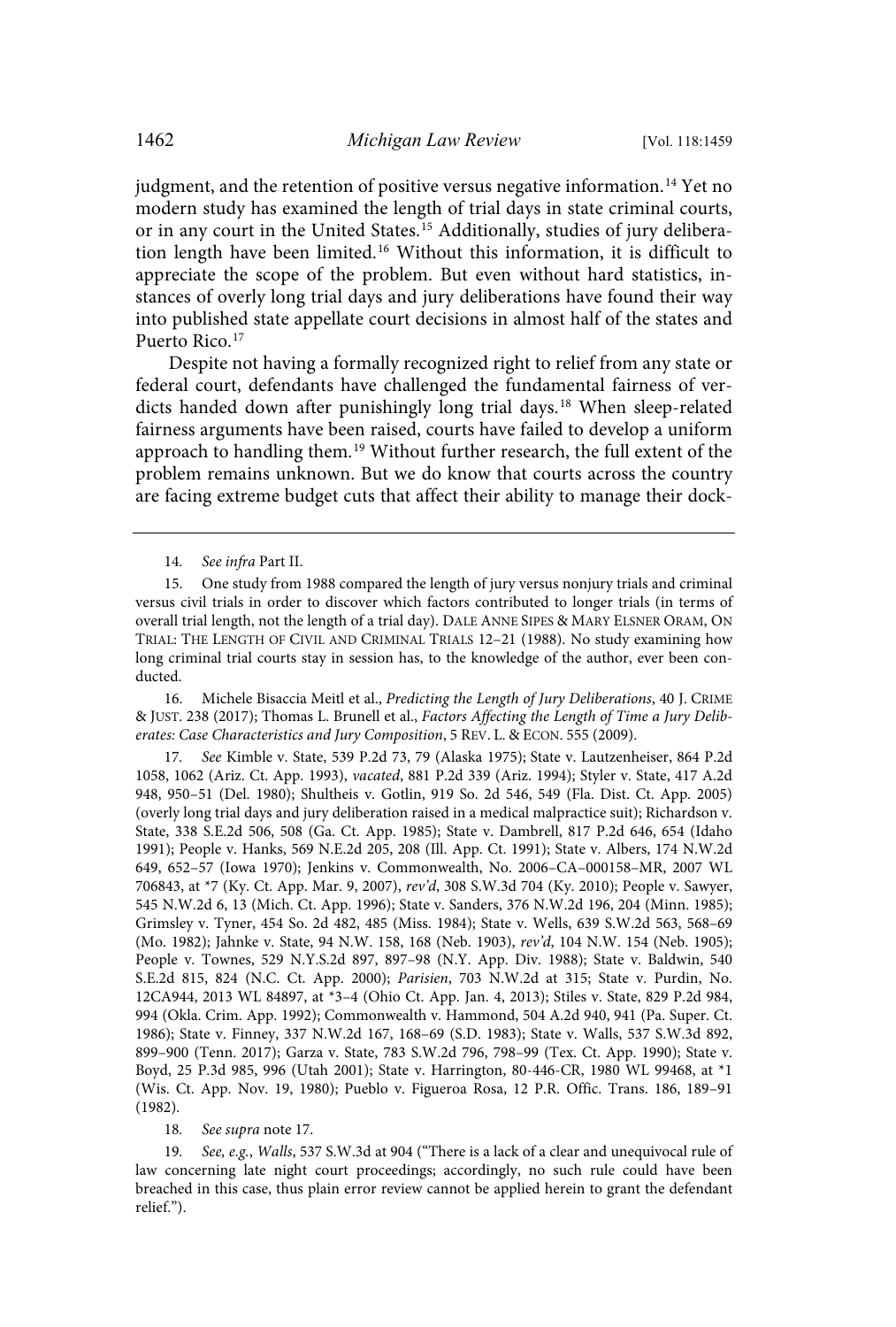ets, forcing them to do more with less.<sup>20</sup> The problem of overly long trial days and jury deliberations will not be resolved without a concerted effort on the part of judges, attorneys, and legislators.<sup>21</sup>

Three modern cases highlight the extremes of trial days and jury deliberations, as well as the often-indifferent response of appellate courts. First, in 2004, a jury was not excused to deliberate in Travis Parisien's case until 7:40 p.m.<sup>22</sup> In total, the jury worked a seventeen-hour day.<sup>23</sup> Parisien appealed the verdict, claiming that the overly long trial day and jury deliberation was coercive. The Supreme Court of North Dakota presumed that it was not, and Parisien's challenge to this overly long trial day and jury deliberation, without more, failed to sway the court. <sup>24</sup> Second, in 2005, at 12:10 a.m. in a Kentucky courtroom, a trial judge instructed a deadlocked jury to continue deliberating, and eventually it arrived at a unanimous verdict against defendant John Tim Jenkins. <sup>25</sup> The Kentucky Court of Appeals concluded that "there are situations so egregious as to amount to a deprivation of due process"; this case, however, was not one of them.<sup>26</sup> Any defining characteristics of this threshold remain unclear.<sup>27</sup> Third, in 2011, Rocky Purdin rested his defense in Ohio state court at 5:00 p.m. on a Friday.<sup>28</sup> The trial judge gave the jurors three options: (1) return to court the next day, Saturday, to deliberate at 9:00 a.m.; (2) return on Monday morning to deliberate; or (3) begin deliberating that night.<sup>29</sup> Because no juror protested staying later, the trial court sent the jurors off to deliberate at 9:00 p.m.<sup>30</sup> By 3:30 a.m., the jurors reached their verdict: the prosecution got its conviction. <sup>31</sup> The Court of Appeals of Ohio differentiated the case from a 1970 Iowa Supreme Court decision, which had reversed and remanded a jury verdict conviction handed

25. Jenkins v. Commonwealth, No. 2006–CA–000158–MR, 2007 WL 706843, at \*7 (Ky. Ct. App. Mar. 9, 2007), rev'd, 308 S.W.3d 704 (Ky. 2010).

31. Id.

<sup>20</sup>. See, e.g., Lorie S. Gildea & Matt Tews, The Right to Simple Justice: The Primary First Principle, 39 WM. MITCHELL L. REV. 6, 10 (2012); see also infra Section III.A.

<sup>21</sup>. See infra Part III.

<sup>22</sup>. Parisien, 703 N.W.2d at 309, 314.

<sup>23</sup>. Id.

<sup>24.</sup> Id. at 315. Mixed with several other errors that occurred during the jury deliberation, the court found that "the errors are so intertwined and interrelated that . . . the cumulative effect of the errors requires reversal of all three criminal judgments and a remand for a new trial." Id.

<sup>26</sup>. Id.

<sup>27.</sup> Id. ("[W]e again emphasize that there are situations in which the spirit of a fair trial would be violated if jurors, by virtue of deliberations extending well-beyond the limits of normal endurance, were too exhausted to render a reasoned verdict. However, that situation did not obtain in this case and is not cause for reversal of Jenkins' convictions.").

<sup>28.</sup> State v. Purdin, No. 12CA944, 2013 WL 84897, at \*3 (Ohio Ct. App. Jan. 4, 2013).

<sup>29</sup>. Id.

<sup>30</sup>. Id.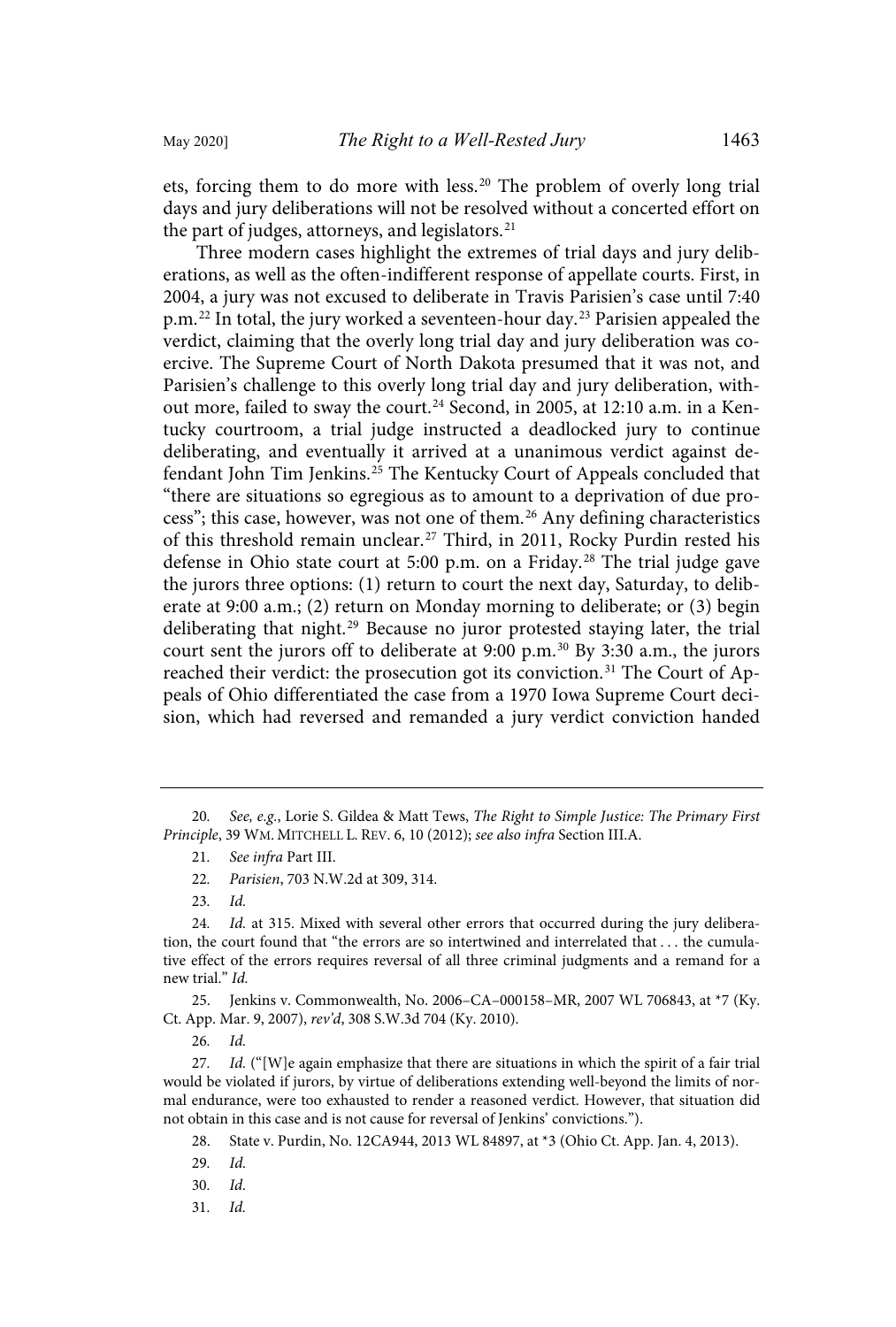down at 4:30 a.m. <sup>32</sup> By comparison, the judge claimed that despite the 3:30 a.m. verdict, there was "no indication that the jury was fatigued or that there was a 'premium on stamina and strength rather than judgment.' " <sup>33</sup> For the court, that single hour seemed to have made all the difference between a fair and a fundamentally unfair trial.

This small sampling of cases exemplifies how physically taxing it can be for defense counsel, witnesses, court employees, and jurors to participate in the criminal trial process. It also illustrates appellate courts' typical indifference to the due process rights of the defendants who raise these issues. Something important is being lost in translation for these judges.<sup>34</sup>

This Note argues that judges must exercise their discretion to ensure defendants' fair trial rights are not eroded by overly long trial days or jury deliberations. Part I explains how overly long trial days and deliberations are in tension with defendants' constitutional rights to a fair and speedy trial as well as to effective assistance of counsel. Part II examines scientific research on how sleep deprivation affects reasoning and moral judgment and concludes that sleep deprivation during the presentation of evidence and jury deliberation violates the right to a fair trial. Part III contends that the best solutions to these violations is a combination of (a) judicial discretion exercised to cabin trial day length, and (b) legislative action to set hard limits. These solutions empower judges, counsel, and legislators to extend constitutional guarantees to criminal defendants in areas where rights infringement regularly occurs.

## I. CONSTITUTIONAL UNDERPINNINGS OF THE RIGHT TO A WELL-RESTED TRIAL

An overburdened, underfunded criminal justice system jeopardizes defendants' constitutional guarantees to a fair trial and effective assistance of counsel. Without strong protections against practices like requiring defense counsel to present evidence at midnight <sup>35</sup> or pressuring a jury to continue deliberations for twenty-four hours straight, $36$  these constitutional guarantees are guarantees in name only. In too many cases, overwhelmed state judiciaries make compromises for the sake of efficiency that reduce protections for defendants and forfeit these guarantees. These compromises are particu-

35. See Gueldner v. Heyd, 311 F. Supp. 1168, 1175 (E.D. La. 1970), aff'd sub. nom. United States ex rel. Charbonnet v. Heyd, 432 F.2d 91 (5th Cir.), and aff'd, 434 F.2d 1307 (5th Cir.).

<sup>32</sup>. Id.

<sup>33</sup>. Id. (quoting State v. Albers, 174 N.W.2d 649, 656 (Iowa 1970)).

<sup>34</sup>. See State v. Parton, 817 S.W.2d 28, 34–35 (Tenn. Crim. App. 1991) ("When a trial continues into the late night, other participants do not function to their optimal abilities. The judge gets tired, whether he or she admits it. . . . Witnesses cannot perform their function to the best of their ability when they are weary after a long and stressful day. . . . Many participants just want to get the case over with and go home.... [And w]hen the adversarial activities are concluded, the jurors' ultimate duties begin.").

<sup>36.</sup> DeGrandis v. Fay, 335 F.2d 173, 174 (2d Cir. 1964).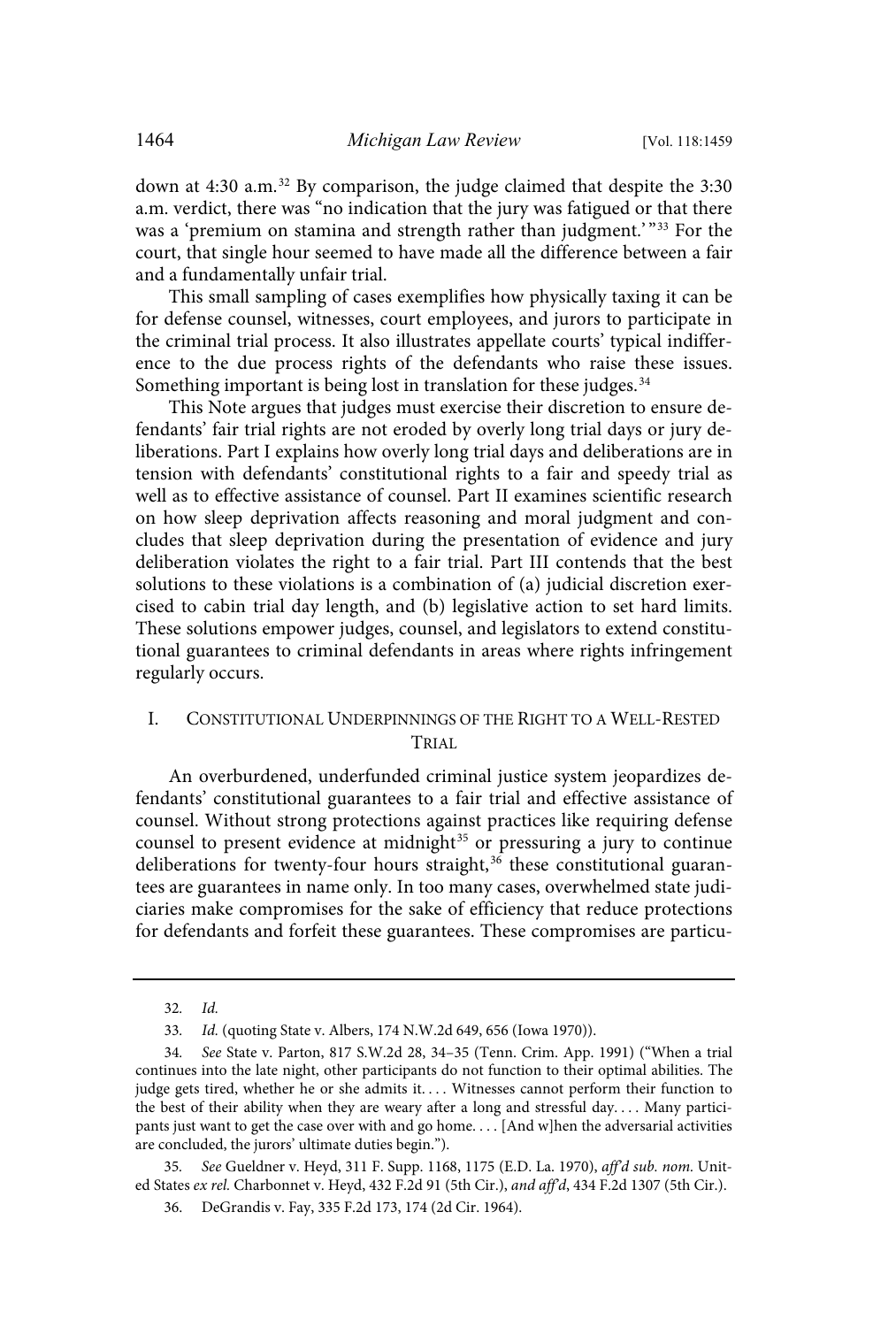larly harmful in criminal court, where defendants' liberty is at stake. Speedy trial rights place courts in the uncomfortable and unconstitutional position of trading fair trials for efficient trials that allow more cases to be pushed through an overloaded docket. Overly long trial days and jury deliberations serve as easy solutions for state judiciaries and legislatures in need of quick fixes, but these solutions also regularly defeat the espoused principle of a fair trial.

## A. Right to a Fair Trial

The U.S. Constitution guarantees defendants a fair trial.<sup>37</sup> Not every error that occurs in a trial rises to the level of a due process violation—trials are a messy, adversarial business.<sup>38</sup> However, a trial must be *fair*.<sup>39</sup> To protect the integrity of the adversarial process, the right to a fair trial must include the right to reasonably alert and attentive actors participating in the trial, during both the trial and the deliberations. Without this guarantee, it is impossible to ensure the fair exercise of other rights to which a defendant is entitled. 40

While the right to a fair trial manifests in the form of specific rights, such as an impartial jury and the right to confront one's accuser, it is not a hard-and-fast concept. Indeed, "[d]ue process of law requires that the proceedings shall be fair, but fairness is a relative, not an absolute concept. . . . What is fair in one set of circumstances may be an act of tyranny in others."<sup>41</sup> Courts animate this open-ended standard with substantive expectations for counsel, jurors, and judges; they, in turn, must advocate for the correction of injustices.

Within the right to a fair trial is another implicit guarantee: attentive participants. Defense attorneys who are unable to effectively communicate during their closing arguments and jurors who are too exhausted to continue

<sup>37.</sup> U.S. CONST. amends. VI, XIV; Crane v. Kentucky, 476 U.S. 683, 690 (1986) ("Whether rooted directly in the Due Process Clause of the Fourteenth Amendment or in the Compulsory Process or Confrontation clauses of the Sixth Amendment, the Constitution guarantees criminal defendants 'a meaningful opportunity to present a complete defense.' " (citations omitted) (quoting California v. Trombetta, 467 U.S. 479, 485 (1984))).

<sup>38</sup>. See Crane, 476 U.S. at 690–91.

<sup>39.</sup> Standard elements of a fair trial include: the presumption of innocence, an impartial jury, examination of adverse witnesses, the ability to offer testimony, and representation by counsel. See U.S. CONST. amend. VI. Some of these rights are explicitly stated in the text of the Constitution, and others courts have developed over time. See, e.g., Gideon v. Wainwright, 372 U.S. 335, 344 (1963).

<sup>40.</sup> State v. McMullin, 801 S.W.2d 826, 832 (Tenn. Crim. App. 1990) ("The protection of the right of the defendant to the assistance of competent counsel requires that the court schedule not be such that counsel competency is eroded by unusually long in-court hours. The defendant's right to due process of law requires that the jury deciding guilt or innocence be shielded from fatigue that affects their mental and physical ability to function at normal levels.").

<sup>41.</sup> Snyder v. Massachusetts, 291 U.S. 97, 116–117 (1934).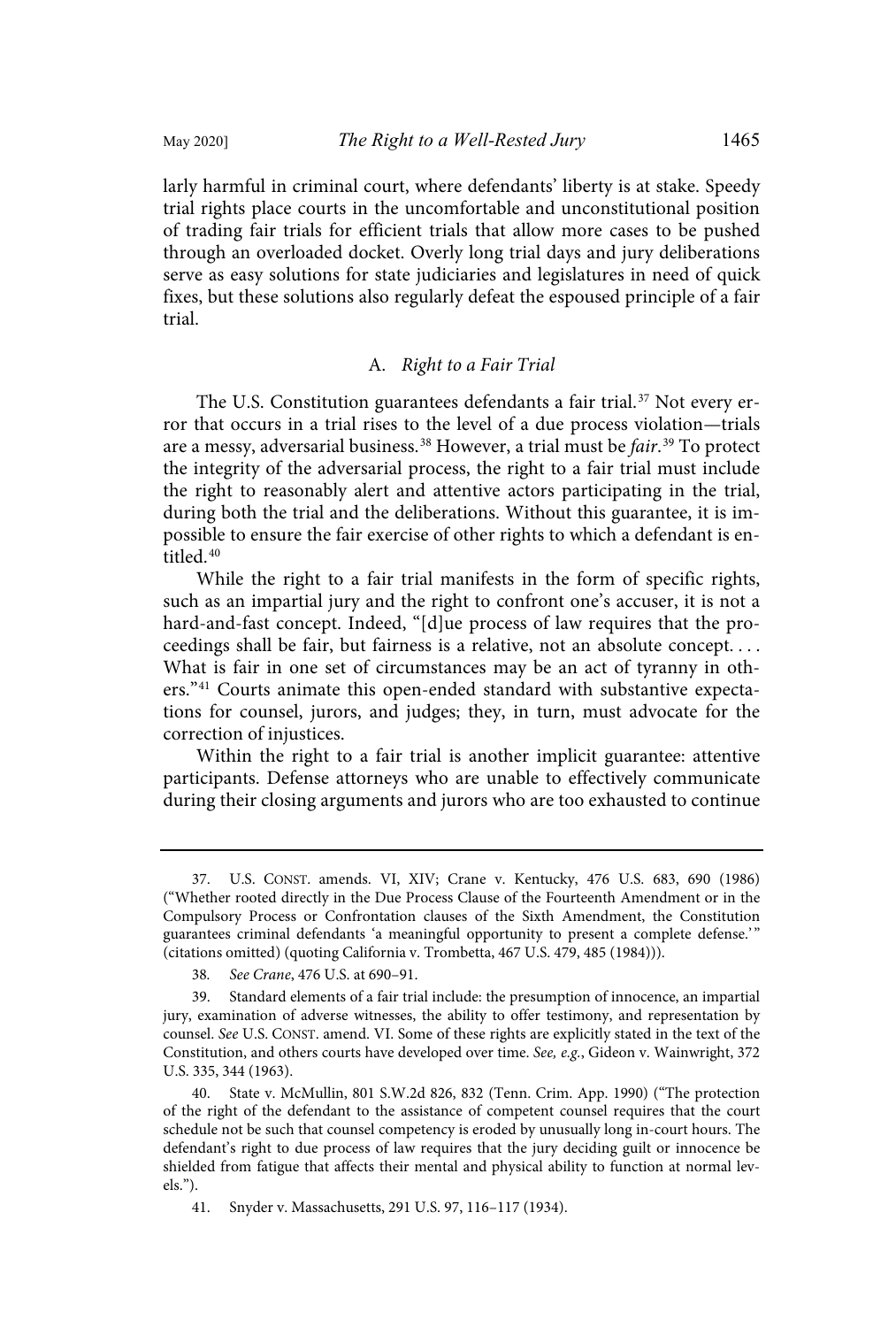debating the fairness of a particular outcome violate the core concept of procedural fairness. The right to a fair trial must be reimagined to include within its scope the right to reasonably attentive participants, from the first minute of voir dire to the final vote during deliberation.

## B. Right to Effective Assistance of Counsel

One of the essential components of a fair trial is the right to effective assistance of counsel, safeguarded by the Sixth Amendment and strengthened by subsequent Supreme Court precedent.<sup>42</sup> Counsel cannot meaningfully serve this purpose if they are unable to physically and mentally meet the demands of their profession because they are undergoing undue exertion during trial. 43

The Supreme Court has recognized that effective assistance of counsel requires the presence, advice, assistance, and advocacy of counsel during "critical stage[s] of [the defendant's] trial."<sup>44</sup> Without this representation, defendants are denied the bundle of protections the Constitution affords them when presenting a defense.<sup>45</sup> Thus, in addition to operating as its own independent guarantee to help defendants navigate the intricacies of the criminal process, the right to counsel provides for the effective exercise of other constitutional guarantees. The right to reasonably alert counsel is a right implicated during the presentation of evidence by both sides at trial, but it directly affects the evidence jurors will have available during their deliberations. 46

The grueling nature of trial work is an accepted part of the criminal defense profession. <sup>47</sup> Attorneys working in criminal law operate in a field rife with mental illness, substance abuse, and suicide.<sup>48</sup> Given the stressful, highstakes nature of the profession, it is no surprise that "[l]awyers . . . average

46. See Burdine, 262 F.3d at 349.

<sup>42.</sup> U.S. CONST. amend. VI; see, e.g., Argersinger v. Hamlin, 407 U.S. 25 (1972) (extending the right to counsel to misdemeanors); Gideon, 372 U.S. 335 (extending the right to counsel to indigent defendants facing state felony charges).

<sup>43</sup>. See, e.g., Thornton v. State, 369 So. 2d 505, 506 (Miss. 1979).

<sup>44.</sup> United States v. Cronic, 466 U.S. 648, 659 (1984); see also Burdine v. Johnson, 262 F.3d 336, 338 (5th Cir. 2001).

<sup>45</sup>. Gideon, 372 U.S. at 342–43; Powell v. Alabama, 287 U.S. 45, 68–69 (1932) ("The right to be heard would be, in many cases, of little avail if it did not comprehend the right to be heard by counsel. . . . Without it, though he be not guilty, he faces the danger of conviction because he does not know how to establish his innocence.").

<sup>47.</sup> It is important to acknowledge how many defendants will not benefit from any of the changes recommended in this Note. By some estimates, 94 percent of state and 97 percent of federal felony convictions are the result of plea bargains—those cases will never go to trial. Emily Yoffe, Innocence Is Irrelevant, ATLANTIC (Sept. 2017), https://www.theatlantic.com /magazine/archive/2017/09/innocence-is-irrelevant/534171/ [https://perma.cc/V3KR-65V8].

<sup>48</sup>. Suicide, A.B.A. (Nov. 21, 2017), https://www.americanbar.org/groups/lawyer\_assistance /resources/suicide/ [https://perma.cc/9DDW-5GEH].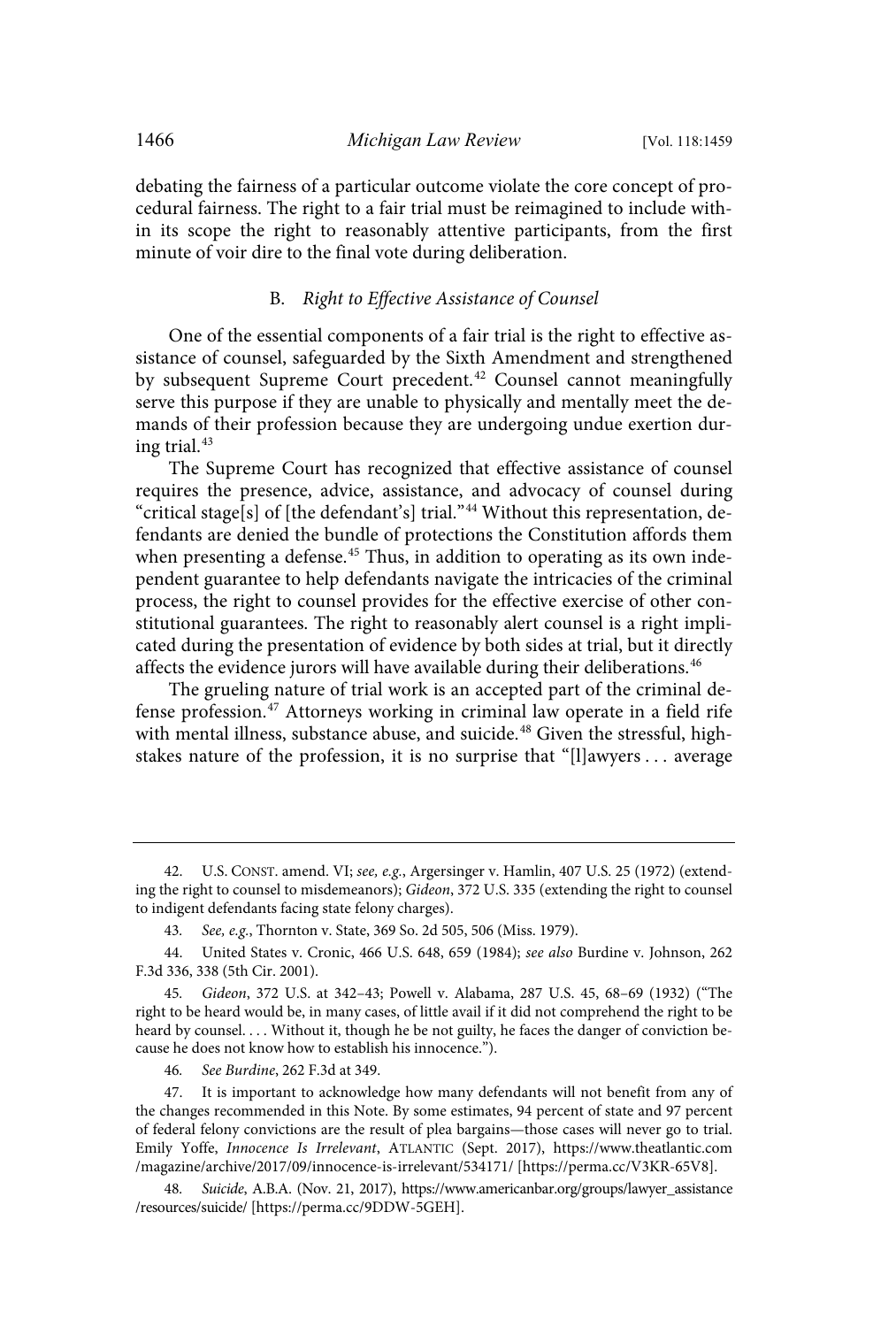less sleep than almost any other working professionals." <sup>49</sup> And trial is the big show. As one law firm writes, a case is "often won during the trial by hard work each and every night to prepare for the surprises of the next day and to adjust to the inevitable changes in tactics and strategy required due to the moves of the other side."<sup>50</sup>

Despite the crucial influence assistance of counsel has on a defendant's fate, the Supreme Court has only gradually and sparingly acknowledged the right to effective assistance of counsel.<sup>51</sup> Though the Court set a base standard by which to measure counsels' performance in Strickland v. Washington, lower courts have given excessive deference to counsel under the label of "strategy." 52

Two cases from Mississippi demonstrate how extraordinary the proofs must be for an appellate court to find error. In Thornton v. State, after the state rested its case at 6:00 p.m., the defendant's attorneys—two of whom were in their seventies—filed a motion for recess given the late hour, the witnesses and evidence they planned on presenting, their age, and their habit of going to bed early.<sup>53</sup> The judge denied defense counsels' motion for recess at 6:00 p.m. and denied a second motion to dismiss four hours later at 10:00 p.m.<sup>54</sup> During closing arguments, one defense attorney became extremely disoriented and was subsequently hospitalized for days after being diagnosed with "chronic organic brain syndrome."<sup>55</sup> The jury convicted the defendant,

51. Jeffrey L. Kirchmeier, Drink, Drugs, and Drowsiness: The Constitutional Right to Effective Assistance of Counsel and the Strickland Prejudice Requirement, 75 NEB. L. REV. 425, 427 (1996).

52. Strickland v. Washington, 466 U.S. 668 (1984). Strickland established a two-pronged test: counsel's performance must be both unreasonable and prejudicial to the outcome at trial. Under Strickland, "[a] defendant must show not only that his lawyer was incompetent, but that the trial's outcome would likely have been different had the attorney been more capable." Ken Armstrong, What Can You Do with a Drunken Lawyer?, MARSHALL PROJECT (Dec. 10, 2014), https://www.themarshallproject.org/2014/12/10/what-can-you-do-with-a-drunken-lawyer [https://perma.cc/5HST-AEDP].

- 53. 369 So. 2d 505, 506 (Miss. 1979).
- 54. Thornton, 369 So. 2d at 506.

55. Id. at 505. This portion of the Supreme Court of Mississippi's opinion is worth noting:

[A]fter speaking five or six minutes, .... [the attorney] picked up the [jury] instruction . . . and read it completely to the jury four successive times. . . . He appeared completely disoriented and [his] son thought he was having a heart attack . . . .

... [U]pon reaching the emergency room ... the attorney [was] obviously disoriented and extremely confused. . . . The diagnosis was that the attorney was suffering with a chronic organic brain syndrome because of stress. . . .

<sup>49.</sup> Kimberly Sachs, Note, You Snooze, You Lose, and Your Client Gets a Retrial: United States v. Ragin and Ineffective Assistance of Counsel in Sleeping Lawyer Cases, 62 VILL. L. REV. 427, 428 (2017).

<sup>50</sup>. Trial Preparation: What Happens in the Month Before Trial, STIMMEL, STIMMEL & ROESER, http://www.stimmel-law.com/en/articles/trial-preparation-what-happens-month-trial [https://perma.cc/FZC5-HRMB].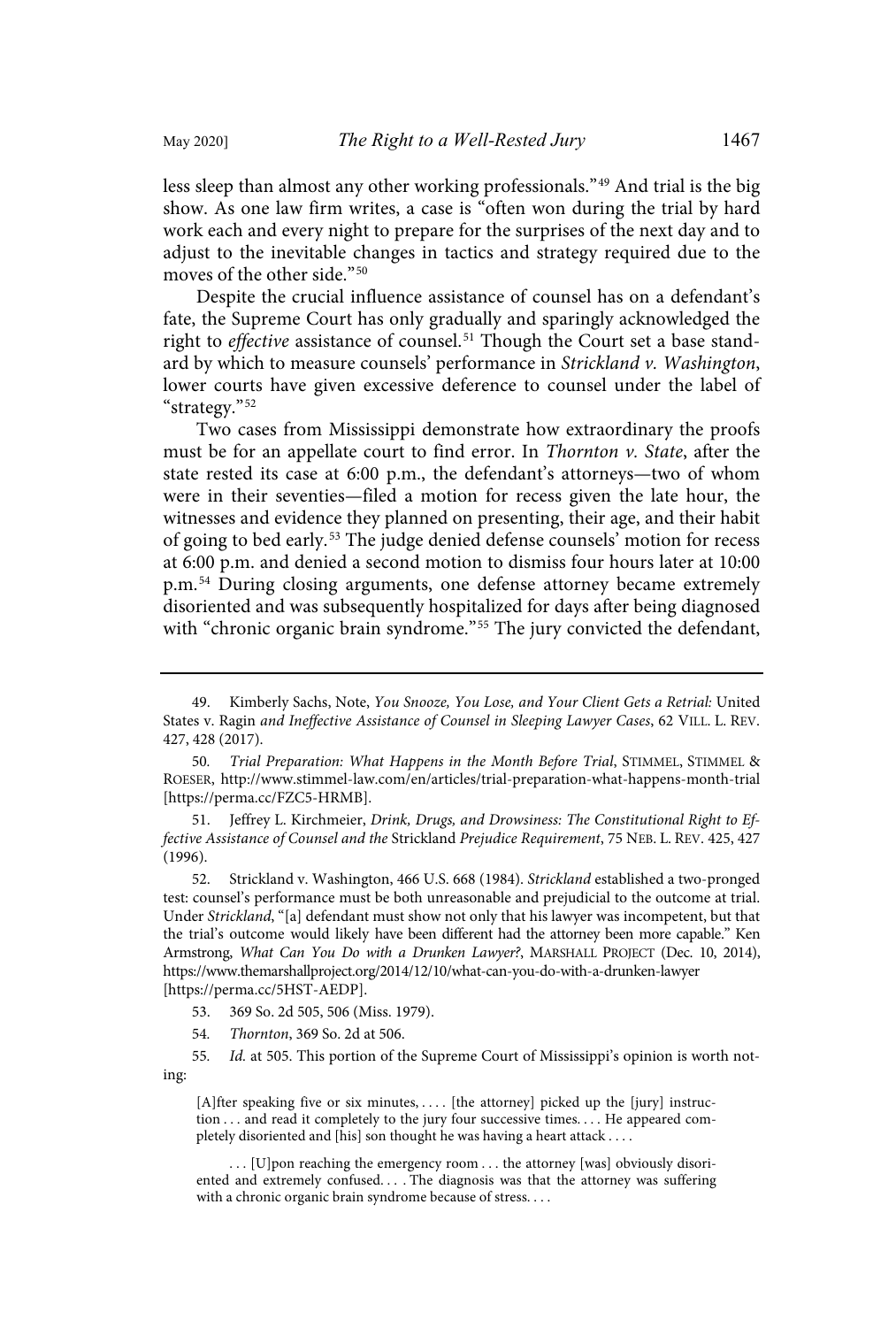but, on appeal, the Mississippi Supreme Court held that he had been deprived of effective assistance of counsel.<sup>56</sup> In another Mississippi case, the state's highest court also found ineffective assistance of counsel after defense counsel's motion for a recess at 6:30 p.m. was denied.<sup>57</sup> After ten hours of work that day, including jury selection and cross-examination, defense counsel informed the court that he was "extremely fatigued." <sup>58</sup> The trial judge candidly explained why he needed to try the case into the night: "It is imperative I get through the case tomorrow. I have some official business that I have got to attend to, and it is very imperative that I be there on Friday." <sup>59</sup> A scheduling conflict is a common but inappropriate reason to force defense counsel to the point of physical collapse. These two cases demonstrate how incredibly high the standard of proof is to find ineffective assistance of counsel.

Given the stressful nature of trial work and the legal profession's general disregard for healthy sleep habits, it could be argued that limitations on trial day length are immaterial. But while the personal habits of attorneys must be left to their individual discretion, state governments cannot be responsible for forcing attorneys to abandon healthy sleep habits, particularly during the most stressful periods of their profession. When faced with analogous dilemmas, governments have imposed time restrictions even when they cannot guarantee that workers actually sleep more. For example, laws requiring commercial vehicle drivers to have at least ten hours of nondriving time after a shift do not purport to measure the amount of sleep drivers actually get.<sup>60</sup> Such a mandate would be—as a practical matter—beyond the scope of the state's legislative power. But attorneys should not be forced to perform crucially important, constitutionally mandated roles without the opportunity for adequate rest.<sup>61</sup> Effective counsel requires adequate rest to cognitively perform as well as sufficient preparation time to be ready for the next day's chal-

Id. at 506–07.

. . . .

60. See, e.g., CONN. GEN. STAT. § 14-274 (2019).

<sup>...</sup> Even a panel of young jurors or an array of young attorneys would be prejudiced by going through such an ordeal.

<sup>56</sup>. Id. at 507.

<sup>57.</sup> Edge v. State, 393 So. 2d 1337, 1342 (Miss. 1981).

<sup>58</sup>. Id.

<sup>59</sup>. Id. at 1341–42. The Supreme Court of Mississippi continues to cite pre-Strickland cases on attorney exhaustion with approval. E.g., Moffett v. State, 49 So. 3d 1073, 1113 (Miss. 2010) (citing Gregg v. Georgia, 428 U.S. 153, 166–67 (1976)).

<sup>61.</sup> The case for defendants with overworked counsel has also not been successful. Public defender offices stretched to the breaking point like the Orleans Public Defenders have stopped accepting felony cases in order to give each of their clients sufficiently effective counsel rather than reducing their professional standards. New Orleans Public Defenders Refuse New Cases to Highlight Underfunding, NPR (Jan. 29, 2016, 4:29 PM), http://www.npr.org /2016/01/29/464893246/new-orleans-public-defenders-refuse-new-cases-to-highlightunderfunding [https://perma.cc/EEB7-FMS9].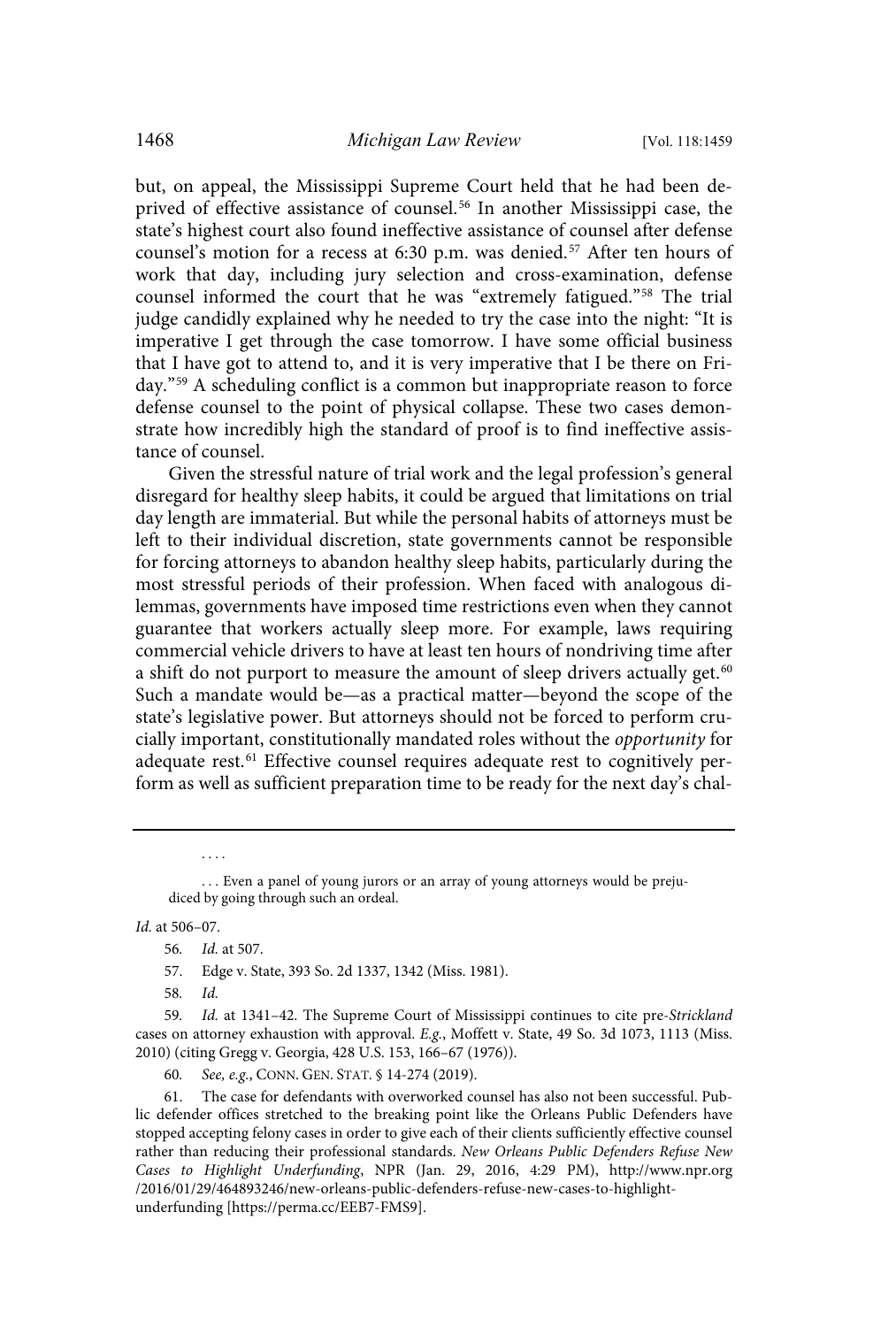lenges. Judges who keep counsel late during trial should acknowledge the relationship between adequate sleep and effective representation.

## C. Right to a Speedy Trial

A sleep-deprived courtroom also implicates the right to a speedy trial. $62$ This guarantee is incredibly powerful and, if violated, can lead to the dismissal of charges against the accused.<sup>63</sup> The Supreme Court applies four factors when considering an alleged violation of a defendant's speedy trial rights: " $(1)$  the length of the delay between arrest and trial,  $(2)$  the cause of that delay, (3) the defendant's assertion of their speedy trial right, and (4) the prejudice experienced by the defendant due to the delay."<sup>64</sup> This balancing test helps the reviewing court decide whether the defendant or the state is primarily at fault for the delay.<sup>65</sup> The defendant's assertion, or lack thereof, is often viewed as the decisive factor in the analysis.<sup>66</sup>

A defendant's access to a speedy trial is inexorably linked to court funding. Members of both the state and federal judiciary are at the mercy of legislators who set their budgets.<sup>67</sup> Although judicial operations typically absorb only 1 to 4 percent of a given state's budget, they are a frequent target of spending cuts. <sup>68</sup> Courts in a majority of states report budget cuts along with increasing case backlogs.<sup>69</sup> Across the nation, courts in some states are clos-

66. Barker, 407 U.S. at 531–32 ("The defendant's assertion of his speedy trial right, then, is entitled to strong evidentiary weight in determining whether the defendant is being deprived of the right. We emphasize that failure to assert the right will make it difficult for a defendant to prove that he was denied a speedy trial.").

67. Gildea & Tews, supra note 20.

68. Id. at 10 ("While state court budgets have been in decline over the last decade, the financial crisis beginning in 2008 brought on the deepest cuts. In the three years after 2008, 'the courts of most states [were] forced to make do with 10 to 15% less funding than they had in 2007'. . . . despite the fact that the courts of every state make up only a tiny portion of the overall budget[] . . . ." (footnotes omitted) (quoting The ABA Task Force on the Preservation of the Justice System, Report to the House of Delegates by the American Bar Association Task Force on Preservation of the Justice System—Crisis in the Courts: Defining the Problem, 83 PA. B. ASS'N Q. 29 (2012))).

69. H. Mills Gallivan, Opinion, Disgraceful Injustice: Lack of Court Funding, POST & COURIER (Jan. 18, 2015), https://www.postandcourier.com/opinion/disgraceful-injustice-lack-

<sup>62.</sup> U.S. CONST. amend. VI.

<sup>63.</sup> Austin N. Priddy, Comment, Rethinking Indigent Defense in Louisiana: How Speedy Trial Claims Can Actualize the Constitutional Right to Counsel Funded by the States, 89 TUL. L. REV. 491, 505 (2014).

<sup>64</sup>. Id. at 505–06; see also Barker v. Wingo, 407 U.S. 514, 530 (1972).

<sup>65</sup>. Barker, 407 U.S. at 530 ("A balancing test necessarily compels courts to approach speedy trial cases on an *ad hoc* basis. We can do little more than identify some of the factors which courts should assess in determining whether a particular defendant has been deprived of his right."); Priddy, *supra* note 63, at 506 ("[I]f the cause of the delay is primarily or solely the fault of the state, then it is more likely that a dismissal on speedy trial grounds will be granted.").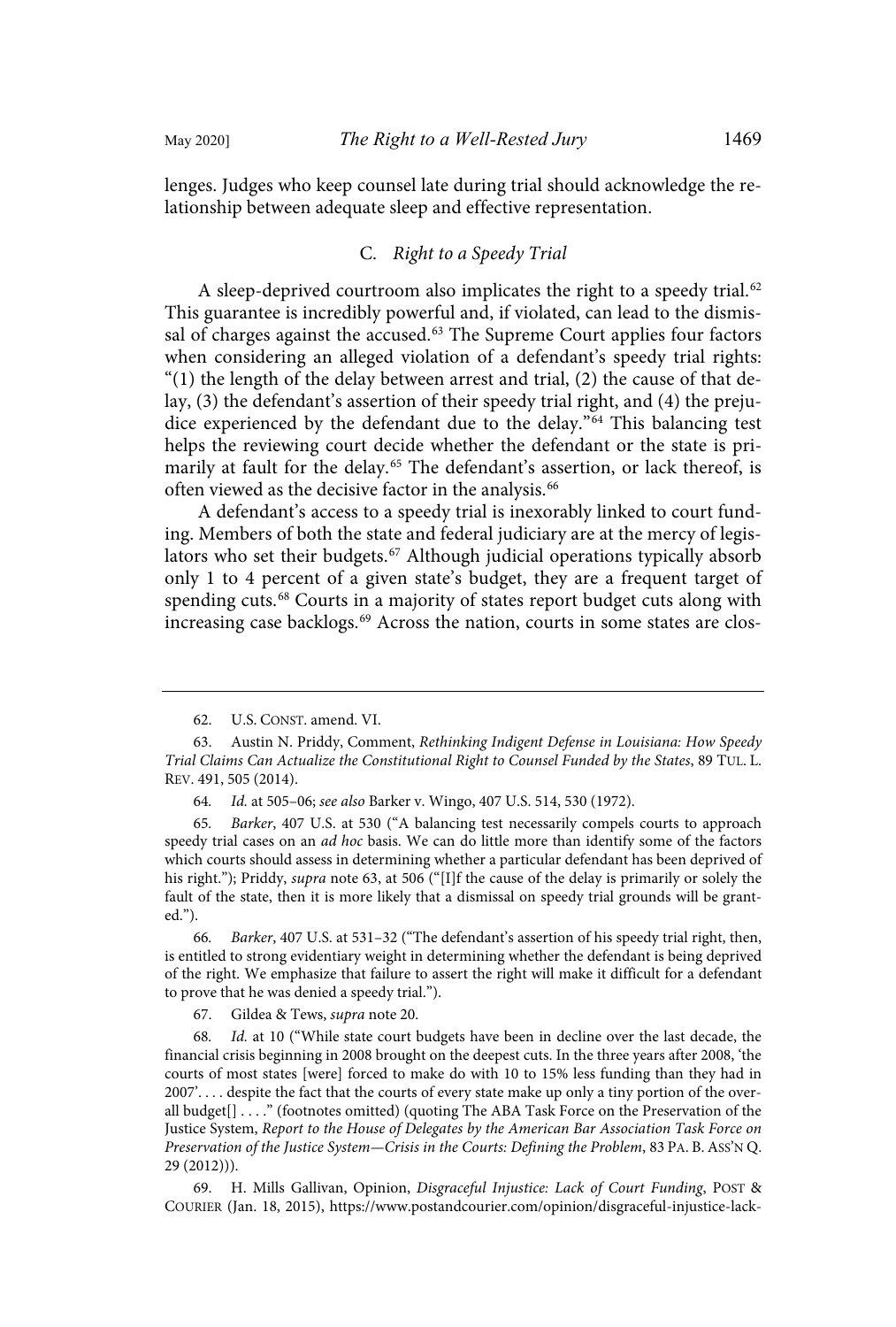ing on certain days of the week, suspending civil trials for lengthy periods of time, and, in some cases, permanently closing courthouses.<sup>70</sup>

The consequences of such a massive shortage of funding for the right to a speedy trial vary. Some states have kept untried defendants in local jails for extended periods of time or have been forced to release them.<sup>71</sup> Recent examples from Minnesota, Georgia, and Oregon highlight the bind that these courts are in: either house people for impermissibly lengthy periods of time or drop charges and release defendants without a trial. <sup>72</sup> The Supreme Court has held that "[u]nintentional delays caused by overcrowded court dockets or understaffed prosecutors are among the factors to be weighed less heavily than intentional delay." <sup>73</sup> These factors are still critical to consider because they are the government's obligation, not the defendant's. 74

But the right to a speedy trial cannot and should not be an excuse for a lack of a fair trial. Speedy trial guarantees and fair trial guarantees are not interchangeable—both are equally essential to the fundamental fairness of a criminal trial. Judges should not be in the business of pushing cases through the system at accelerated rates because they have overcrowded dockets. Similarly, legislators should not put such enormous pressure on an already precarious system. The current solution of allowing trial courts to exercise their discretion to force through cases by trying them late into the night compromises the fair trial rights of the defendant whose liberty hangs in the balance.

\* \* \*

Late night trials and jury deliberations raise a whole host of constitutional concerns, but they are not the only practices that regularly intrude on criminal defendants' fair trial rights. Our criminal justice system is breaking under the pressure of attempting to provide fair process to too many people with too few resources.<sup>75</sup> Criminal defendants, particularly indigent defendants, often face a fundamentally unfair system. The issues raised in this Note

- 70. Gildea & Tews, supra note 20, at 11.
- 71. Id. at 14–15.

- 73. Strunk v. United States, 412 U.S. 434, 436 (1973).
- 74. Barker v. Wingo, 407 U.S. 514, 531 (1972).

75. Oliver Laughland, The Human Toll of America's Public Defender Crisis, GUARDIAN (Sept. 7, 2016, 6:55 AM), https://www.theguardian.com/us-news/2016/sep/07/public-defenderus-criminal-justice-system [https://perma.cc/D86E-9G2R].

of-court-funding/article\_3a5caacc-9d05-511b-b99c-b115e85d388a.html [https://perma.cc /G9HD-PTVK].

<sup>72</sup>. Id. at 14–16. People held pre-trial are typically those defendants who either cannot afford bail or who are considered a "flight risk" or a "danger to the community." See ABA STANDARDS FOR CRIMINAL JUSTICE: PRETRIAL RELEASE §§ 10–1.5, 5.8 (3d ed. 2007), https://www.americanbar.org/content/dam/aba/publications/criminal\_justice\_standards/ pretrial\_release.pdf [https://perma.cc/UFE6-EM3H]. But judges and legislatures could lower the bail they set or do away with bail altogether. These options remain available avenues to dealing with overcrowded dockets and speedy trial issues.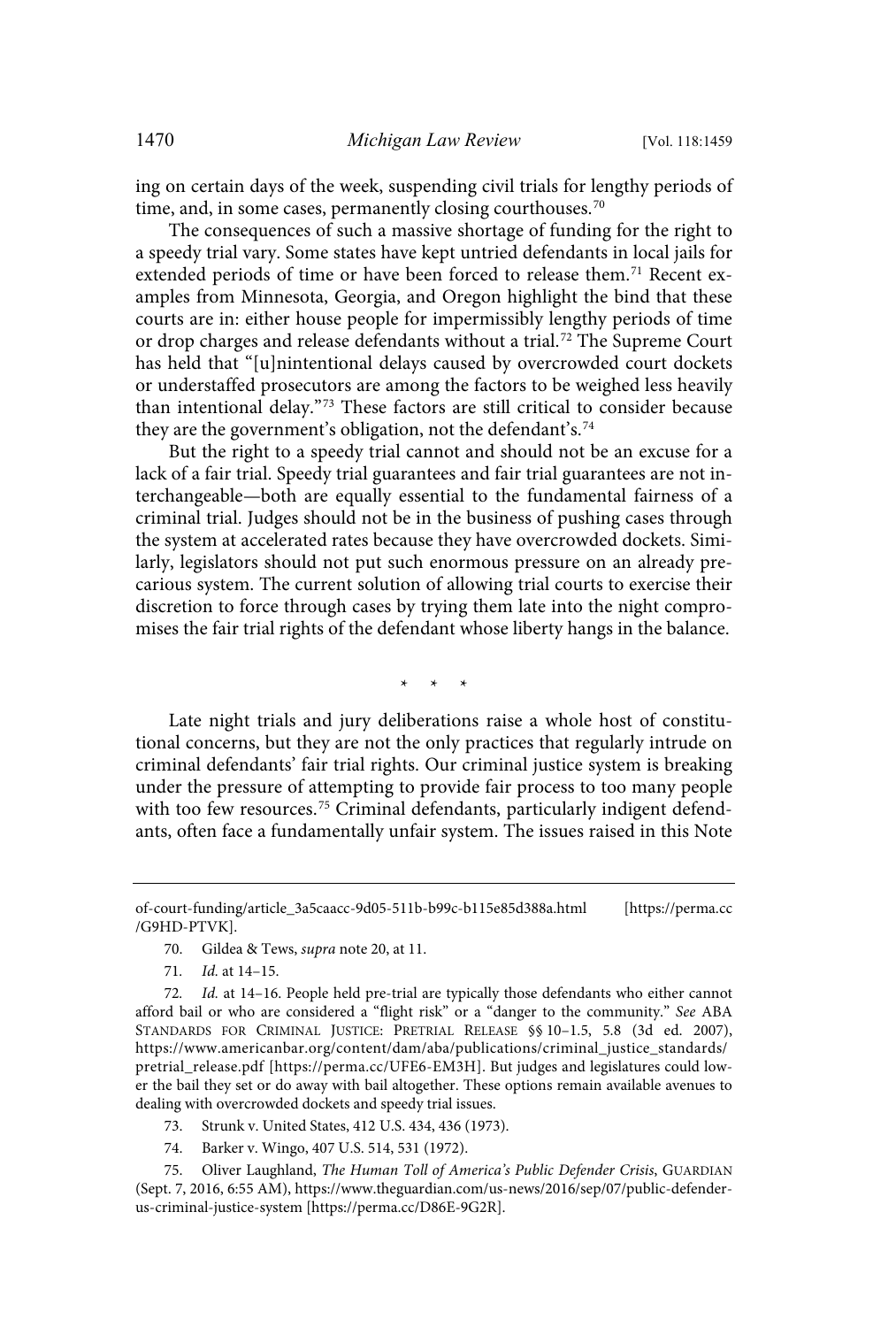rest at the very center of many of these concerns: courts pushing cases through their dockets so fast that fair process becomes a secondary or even tertiary consideration, neglect for fundamental principles of fairness, and a failure to understand how many of the basic elements of the criminal justice system's design implicitly favor conviction. <sup>76</sup> While many of the issues above cannot easily be solved, this Note offers practical solutions for government and private actors that will provide more robust protection for criminal defendants and better fulfill the principles—accuracy and fairness—that provide the foundation for our criminal justice system.<sup>77</sup>

## II. THE SCIENCE OF SLEEP DEPRIVATION

Sleep deprivation is a well-understood human phenomenon, but human institutions, especially the courts, have been remarkably unwilling to adapt their practices to basic human needs. The scientific community uniformly recognizes the negative effects sleep deprivation has on moral judgments, retention of negative emotions, and emotional processing, including increased irrationality.<sup>78</sup> In particular, vigilance decreases when a person experiences sleep deprivation. <sup>79</sup> Without well-rested, fully functioning actors, the fundamental rights to a fair trial and effective assistance of counsel are compromised.

## A. Making Moral Judgments

A conviction entered by a sleep-deprived jury, whose members have an impaired ability to make moral judgments, violates a defendant's fair trial rights. Jurors who are deciding whether or not a defendant is guilty must grapple with difficult moral decisions as they apply the law to the facts. Bound up in these factual determinations are implicit moral judgments. From sexual impropriety to crimes of poverty and violence, much of a state's criminal code involves understanding why people behave the way they do in

<sup>76</sup>. See, e.g., Roger A. Fairfax, Jr., Searching for Solutions to the Indigent Defense Crisis in the Broader Criminal Justice Reform Agenda, 122 YALE L.J. 2316, 2318–20 (2013); Richard A. Bierschbach & Stephanos Bibas, Rationing Criminal Justice, 116 MICH. L. REV. 187, 195–209 (2017); Cecelia Klingele et al., Essay, Reimagining Criminal Justice, 2010 WIS. L. REV. 953, 955– 63.

<sup>77</sup>. See, e.g., Herrera v. Collins, 506 U.S. 390, 398 (1993) ("[T]he central purpose of any system of criminal justice is to convict the guilty and free the innocent. . . . In any system of criminal justice, 'innocence' or 'guilt' must be determined in some sort of a judicial proceeding." (citation omitted)).

<sup>78</sup>. See Paula Alhola & Päivi Polo-Kantola, Sleep Deprivation: Impact on Cognitive Performance, 3 NEUROPSYCHIATRIC DISEASE & TREATMENT 553, 553–55 (2007); Jeffrey S. Durmer & David F. Dinges, Neurocognitive Consequences of Sleep Deprivation, 25 SEMINARS NEUROLOGY 117, 120–121 (2005).

<sup>79.</sup> Alhola & Polo-Kantola, supra note 78, at 555.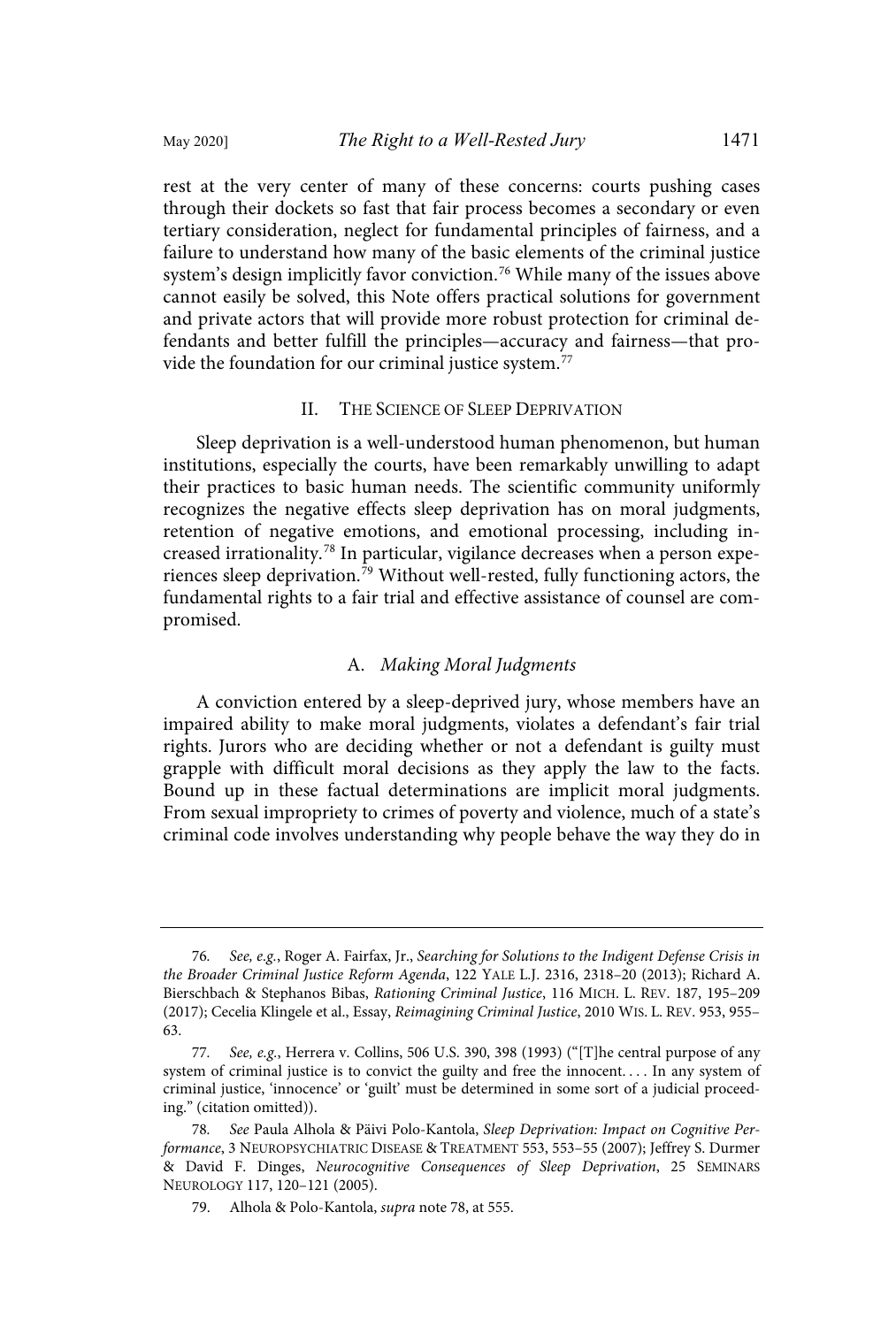a particular situation and then casting judgment on those actions.<sup>80</sup> A study comparing participants' responses to morally difficult situations before and after sleep deprivation showed that "when sleep deprived, individuals appear to be selectively slower in their deliberations about [moral personal] dilemmas relative to other types of dilemmas." <sup>81</sup> Sleep deprivation has a "particularly debilitating effect on judgment and decision making processes that dedepend heavily upon the integration of emotion with cognition."<sup>82</sup> Tasks such as hearing evidence and deliberating on a defendant's guilt—tasks rife with real-world morality and challenging judgment calls—become vastly more difficult when jurors are sleep deprived.<sup>83</sup> Many of the studies discussed in this Part examine participants under far longer periods of sleep deprivation than jurors would typically experience. The results, however, demonstrate just how little sleep loss it takes to impact a person's psychology and physiology.<sup>84</sup>

A second study found that sleep deprivation causes a greater retention of negative emotion as opposed to positive emotion.<sup>85</sup> Links between depression and sleep deprivation also highlight this connection.<sup>86</sup> The difference between finding a defendant guilty or not guilty often depends on how positive and negative evidence are processed and weighed by jurors and judges. Frequently, a verdict in a criminal trial depends on counteracting negative evidence, such as witness testimony or scientific evidence. Positive evidence, such as an alibi or alternative explanation for negative evidence, would be likely to receive less attention and be given less weight by a sleep-deprived jury. <sup>87</sup> If negative testimony is given more weight—even unconsciously—by sleep-deprived jurors, the defendant's right to a fair trial is compromised. Animating this open-ended trial right with concrete evidence of the necessity of well-rested jurors would ensure that defendants' evidence is given equal weight and credence by jurors.

84. See infra Section II.D.

85. Robert Stickgold & Peter Wehrwein, Health for Life: The Link Between Sleep and Memory, NEWSWEEK (Apr. 17, 2009, 8:00 PM), http://www.newsweek.com/health-life-linkbetween-sleep-and-memory-77579 [https://perma.cc/75XD-WE2V]; see also Ninad Gujar et al., Sleep Deprivation Amplifies Reactivity of Brain Reward Networks, Biasing the Appraisal of Positive Emotional Experiences, 31 J. NEUROSCIENCE 4466 (2011), https://www.ncbi.nlm.nih .gov/pmc/articles/PMC3086142/ [https://perma.cc/FZ3R-4HTR].

86. Stickgold & Wehrwein, supra note 85.

87. Els van der Helm et al., Sleep Deprivation Impairs the Accurate Recognition of Human Emotions, 33 SLEEP 335, 335 (2010) ("Sleep deprivation selectively impairs the accurate judgment of human facial emotions, especially threat relevant (Anger) and reward relevant (Happy) categories, an effect observed most significantly in females.").

<sup>80</sup>. See Benjamin B. Sendor, Crime as Communication: An Interpretive Theory of the Insanity Defense and the Mental Elements of Crime, 74 GEO. L.J. 1371, 1402–03 (1986).

<sup>81.</sup> William D.S. Killgore et al., The Effects of 53 Hours of Sleep Deprivation on Moral Judgment, 30 SLEEP 345, 351 (2007).

<sup>82</sup>. Id. at 350.

<sup>83</sup>. Id. at 351.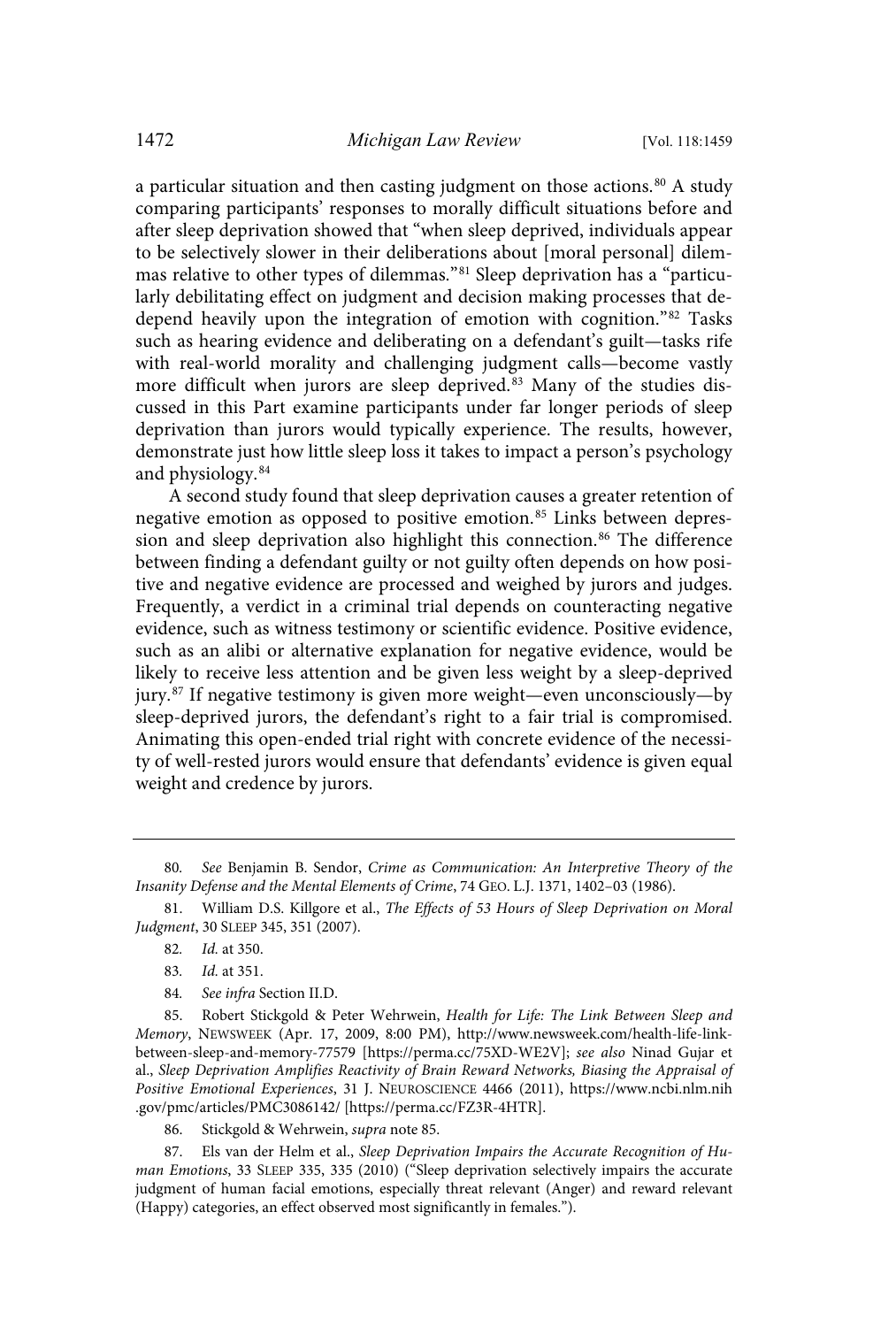#### B. Heightened Emotions and Irrationality

In addition to making moral judgments during deliberations, jurors often discuss and evaluate highly emotional evidence and testimony. Sleep deprivation compromises jurors' ability to perform this task. In one study from Harvard Medical School and the University of California, Berkeley, researchers found that sleep deprivation "excessively boost[s] the part of the brain most closely connected to depression, anxiety and other psychiatric disorders." <sup>88</sup> According to the senior author of the study, "[i]t's almost as though, without sleep, the brain had reverted back to more primitive patterns of activity, in that it was unable to put emotional experiences into context and produce controlled, appropriate responses." <sup>89</sup> For example, if a person with healthy sleep patterns watches a violent movie, "the prefrontal cortex lets the brain know that the scene is make-believe and to settle down."<sup>90</sup>

That same neurological response is missing in sleep-deprived people. Instead, the oldest section of the brain releases a chemical, noradrenaline, to protect against risks to the person's survival. <sup>91</sup> Even in people without diagnosed psychiatric disorders, sleep deprivation can mirror "certain pathological psychiatric patterns."<sup>92</sup> Another study from the same researchers explored how the brain's executive functions are altered during sleep deprivation. People become "hypersensitive to rewarding stimuli," making "emotional responses  $\dots$  heightened" and creating irrational behavior.<sup>93</sup>

This research suggests that sleep-deprived jurors are more susceptible to respond to emotionally charged evidence in a visceral, irrational manner. Preventing jurors from resting enhances the intense emotions involved in an already overtly emotional process of hearing details of disturbing crimes. Jurors' inability to properly contextualize their responses to difficult evidence due to state-imposed sleep deprivation exposes defendants to a "trial by emotion," thereby violating their right to a fair trial. Forcing jurors to hear evidence and deliberate in such a high intensity situation without the benefit of reflection and rest exposes the defendant to too much prejudice.<sup>94</sup>

<sup>88.</sup> Yasmin Anwar, Sleep Loss Linked to Psychiatric Disorders, U.C. BERKELEY NEWS (Oct. 22, 2007), https://www.berkeley.edu/news/media/releases/2007/10/22\_sleeploss.shtml [https://perma.cc/MCW6-PBZK].

<sup>89</sup>. Id.

<sup>90</sup>. Id.

<sup>91</sup>. Id.

<sup>92</sup>. Id.

<sup>93.</sup> Moheb Costandi, The Sleep-Deprived Brain, DANA FOUND. (July 18, 2018), https://dana.org/article/the-sleep-deprived-brain/ [https://perma.cc/T44Y-FBDX]; Gujar et al., supra note 85.

<sup>94</sup>. Cf. FED. R. EVID. 403 (articulating the standard that courts should exclude relevant evidence if its probative value is substantially outweighed by unfair prejudice, which suggests that courts should take into account the prejudicial effect of sleep deprivation on a juror's ability to fairly hear a case).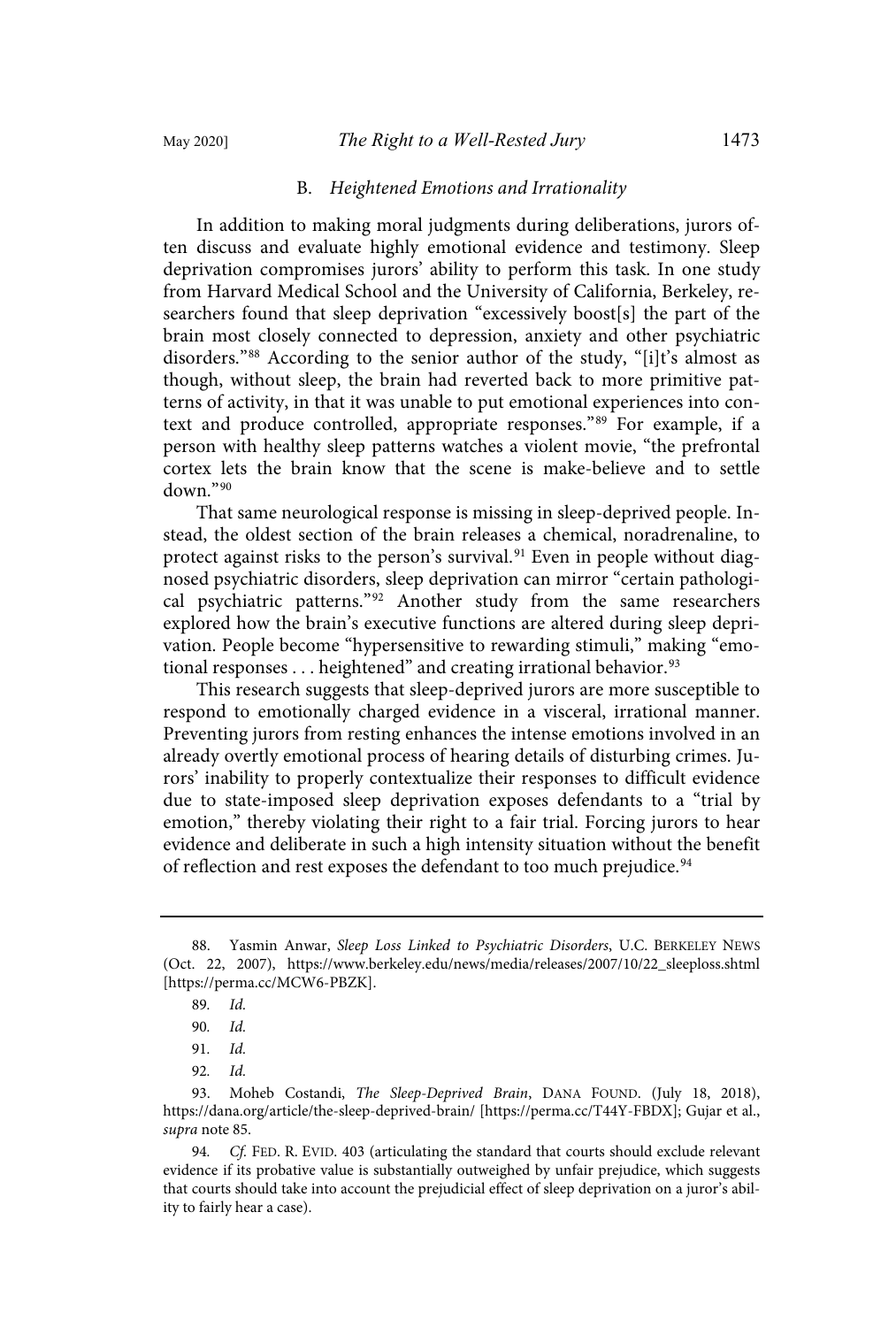#### C. Focus and Forgetfulness

Another symptom of sleep deprivation is increased forgetfulness and the inability to retain information. While there are no definitive answers about exactly why sleep is a biological necessity,<sup>95</sup> many researchers believe that one of the important functions of sleep is memory consolidation.<sup>96</sup> Though a person creates and recalls memories while awake, the intermediary stage consolidation—is necessary for memories to be stored properly and retrieved more easily later. <sup>97</sup> When jurors deliberate after hours—often days of hearing complex evidence, memory retrieval is essential. Jurors denied adequate rest may lose their memories of the trial itself. A defendant is denied their right to a fair trial when the jury is not actually recalling and weighing the evidence that was presented.<sup>98</sup>

Additionally, sleep deprivation compromises one's ability to focus. Concentrating on a specific task becomes far more difficult after only twentyfour hours of sleep deprivation.<sup>99</sup> Sleep deprivation also has links with disorders like Attention Deficit Hyperactivity Disorder (ADHD). <sup>100</sup> The two conditions are closely linked: "[A]s many as 75 percent of people with ADHD . . . may have a chronic, underlying sleep problem."<sup>101</sup>

For jurors who are attempting to engage with complex evidence, even a small dose of sleep deprivation can compromise their ability to focus on a specific task or engage with multiple pieces of evidence. Focus also has implications for defense counsel and judges during long trial days. Defense counsel must be constantly vigilant during the presentation of evidence in order to object, conduct effective direct and cross-examinations, and make

97. Id.

98. The issue of memory consolidation is even more important in states and jurisdictions where jurors are not allowed to take notes, a process known to increase recall. Vaiva Kalnikaitė & Steve Whittaker, Does Taking Notes Help You Remember Better? Exploring How Note Taking Relates to Memory, UNIFR (Sept. 4, 2007), https://diuf.unifr.ch/people/lalanned /MeMos07/files/kalnikaite.pdf [https://perma.cc/3MX9-2MSH]; Notetaking by Jurors, USLEGAL, https://courts.uslegal.com/jury-system/issues-pertaining-to-the-jurys-performanceof-its-duties/notetaking-by-jurors/ [https://perma.cc/S6D4-98GV] ("Although only one state expressly prohibits this practice, in most jurisdictions whether members of a jury are allowed to take notes will depend upon the discretion of the judge. One survey indicated that 37 percent of the judges in state courts indicate they do not allow jurors to take notes during a trial.").

99. Eve Wiggins et al., 24-h Sleep Deprivation Impairs Early Attentional Modulation of Neural Processing: An Event-Related Brain Potential Study, 677 NEUROSCIENCE LETTERS 32, 32 (2018).

100. Breus, supra note 96; Vatsal Thakkar, How Sleep Deprivation Looks a Lot Like ADHD, ADDITUDE (updated June 18, 2019), https://www.additudemag.com/symptoms-ofinsomnia/ [https://perma.cc/2YJG-PKN8].

101. Breus, supra note 96.

<sup>95.</sup> Jerome M. Siegel, Why We Sleep, SCI. AM., Nov. 2003, at 92, 92 ("[W]e have no comparably straightforward explanation for sleep.").

E.g., Michael Breus, Here's Why You Can't Think Straight When You're Sleep Deprived, SLEEP DR. (Apr. 17, 2018), https://thesleepdoctor.com/2018/04/17/heres-why-you-cantthink-straight-when-youre-sleep-deprived/ [https://perma.cc/BDV2-F7ZV].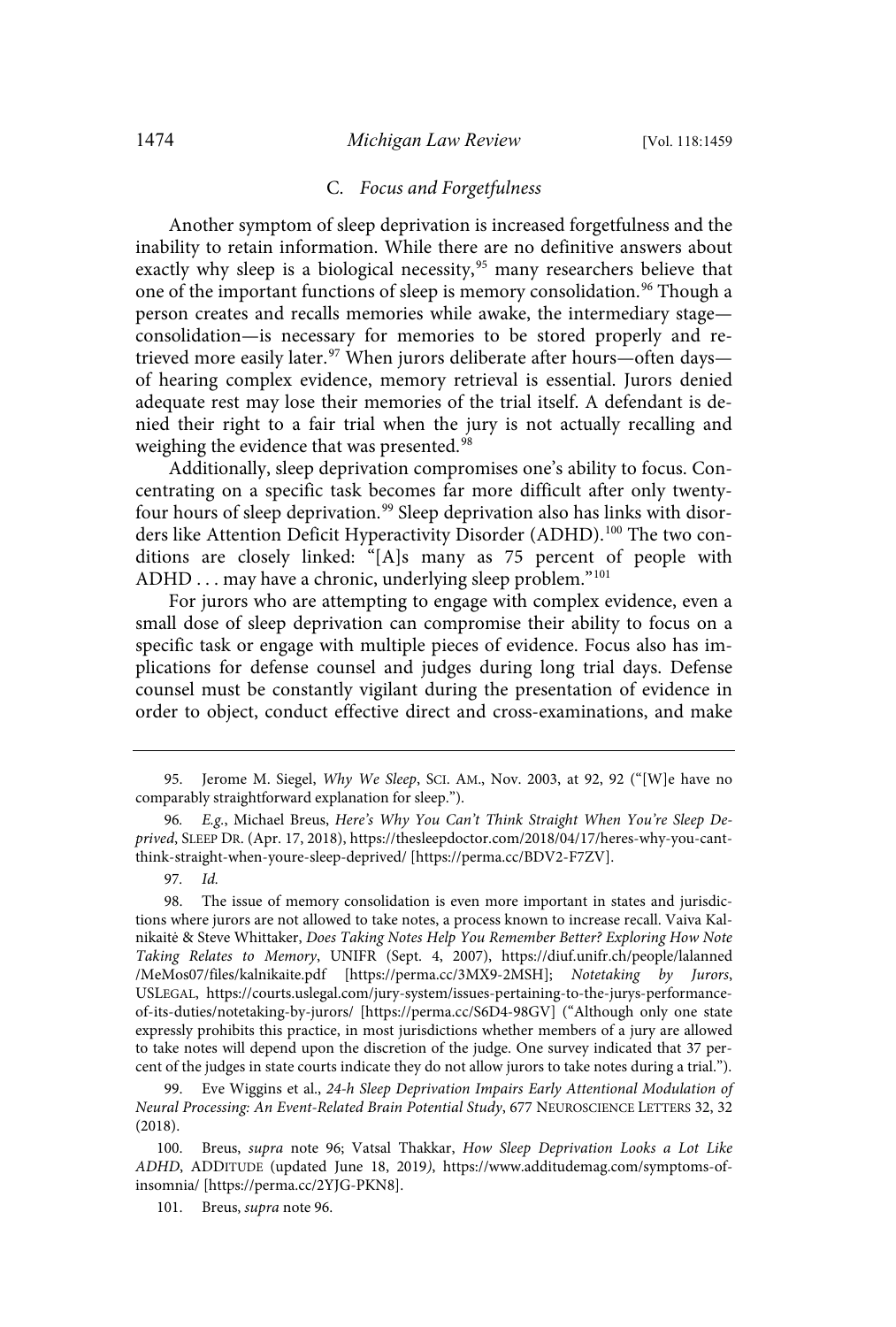off-the-cuff decisions about trial strategy. These decisions become monumentally more difficult if the attorney is unable to focus. Judges must mediate any conflicts arising between the prosecution and defense, monitor the progress of the trial, and ensure that all actors are fulfilling their roles effectively. The memory and attention of all trial participants are thus compromised when they do not get sufficient sleep during the high-stress, highstakes trial and deliberation days.

### D. Length of Sleep Deprivation

Somewhat surprisingly, sleep deprivation experienced over even short periods of time can still wreak havoc on people's ability to perform cognitively. One study conducted by two psychologists found that moderate sleep deprivation, or seventeen to nineteen hours without sleep, produces the same effects as alcohol intoxication on cognitive and motor performance.<sup>102</sup> Jurors come into the courthouse from many walks of life—everyone from parents of small children to students to workers fresh off of a night shift. Add to that reality a trial day lasting past 5:00 p.m., and every person in the courtroom feels the fatigue of a long, exhausting day. Jurors may simply not be well rested enough to be effective decision makers if they are forced to hear evidence or deliberate late into the night.

It is true that, even if the trial court or state legislature were to designate certain hours for rest during the trial and deliberation, it would be up to the individual discretion of each attorney, judge, or juror to take advantage of this period of potential rest. While the state cannot regulate how jurors spend their free time, the state should still not actively *prevent* attorneys, judges, or jurors from getting adequate rest, should they so choose. As with other constitutional guarantees—the right to effective assistance of counsel,<sup>103</sup> the right to a jury selected by racially impartial means<sup>104</sup>—the right to well-rested trial participants may not always be perfectly achieved, but the state can refrain from standing in the way.

#### E. Other Areas of the Law

Other areas of the law, ranging from motor vehicle regulation to confession law, have acknowledged the vital role sleep plays in decisionmaking processes.<sup>105</sup> Legislators, supported by research, have determined that oper-

<sup>102.</sup> A M Williamson & Anne-Marie Feyer, Moderate Sleep Deprivation Produces Impairments in Cognitive and Motor Performance Equivalent to Legally Prescribed Levels of Alcohol Intoxication, 57 OCCUPATIONAL & ENVTL. MED. 649, 649 (2000); see also Nicole Lamond & Drew Dawson, Quantifying the Performance Impairment Associated with Fatigue, 8 J. SLEEP RES. 255 (1999) (finding similar results).

<sup>103.</sup> Strickland v. Washington, 466 U.S. 668 (1984).

<sup>104.</sup> Batson v. Kentucky, 476 U.S. 79 (1986).

<sup>105.</sup> Schneckloth v. Bustamonte, 412 U.S. 218, 226 (1973) ("In determining whether a defendant's will was overborne in a particular case, the Court has assessed the totality of all the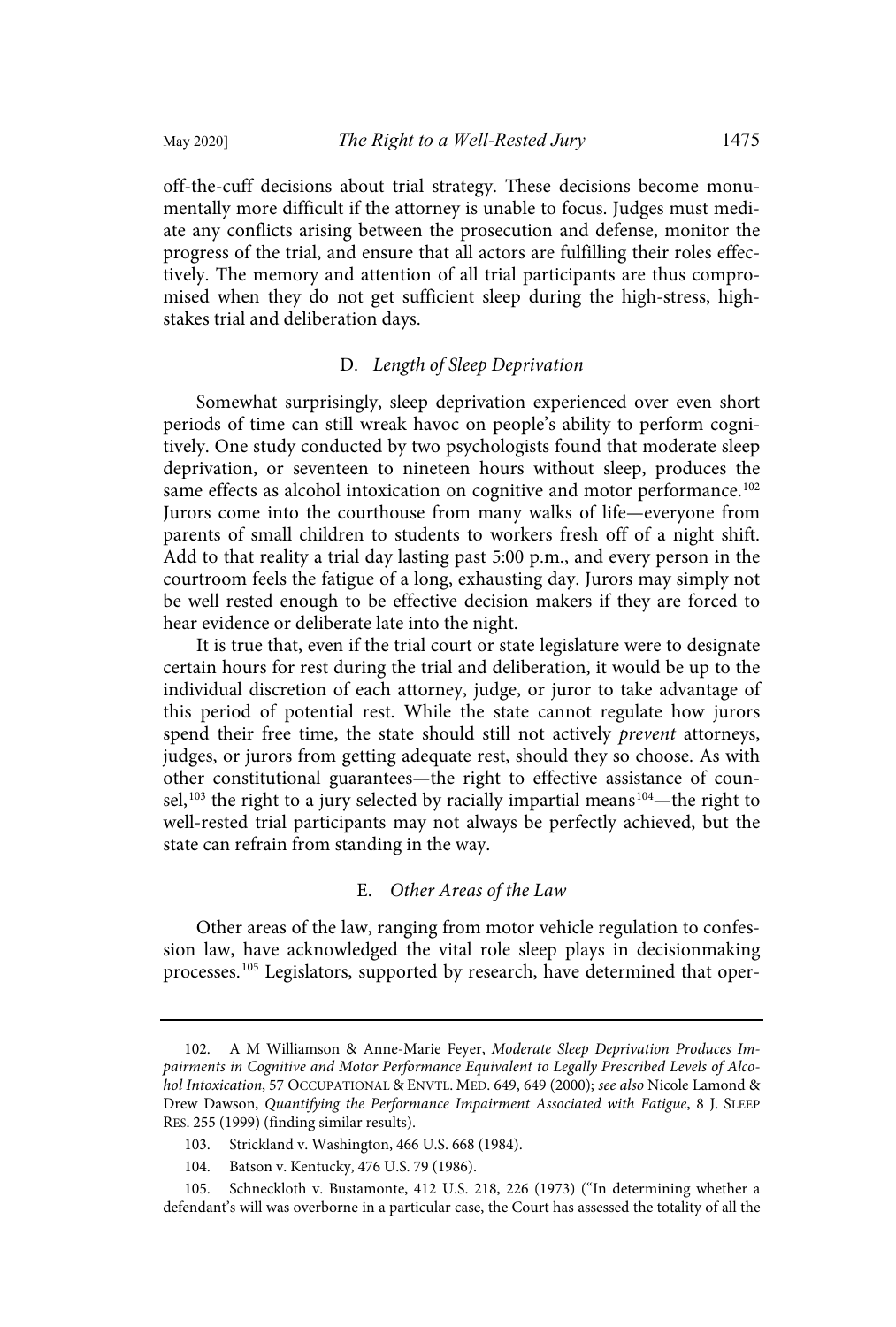ating a commercial vehicle after sleep deprivation risks unsafe consequences on the road for the truck driver and other drivers.<sup>106</sup> For confessions obtained while a person is in police custody, the Supreme Court has held that sleep deprivation is an important consideration in determining the voluntariness of the confession. <sup>107</sup> If legislators and judges already recognize that sleep deprivation must be prevented when it comes to community safety and the accuracy of convictions, they should expand these safeguards to trial and jury deliberations.

A groundbreaking study on judges' food breaks underscores important parallels with overly long trial days and jury deliberations. A study of Israeli judges revealed that judges rule more favorably for defendants at the beginning of the workday and after a food break as compared with times later in the day.<sup>108</sup> The study found that:

[E]xperienced parole judges in Israel granted freedom about 65 percent of the time to the first prisoner who appeared before them on a given day. By the end of a morning session, the chance of release had dropped almost to zero.

After the same judge returned from a lunch break, the first prisoner once again had about a 65 percent chance at freedom.<sup>109</sup>

The authors suggested a potential reason for this discrepancy: making decisions repeatedly wears out one's brain in the same way that repeated exercise wears out one's other muscles.<sup>110</sup> Tiredness inevitably leads to shortcuts. Shortcuts lead to less nuanced decisionmaking: "[O]ne of the easiest shortcuts is to uphold the status quo—in this case, denying parole." <sup>111</sup> The

107. Bustamonte, 412 U.S. at 226; see also Carter v. State, 241 P.3d 476, 486 (Wyo. 2010) ("We have recognized that sleep deprivation and intoxication are factors which can make a statement involuntary.").

108. Shai Danziger et al., Extraneous Factors in Judicial Decisions, 108 PROC. NAT'L ACAD. SCI. U.S. 6889 (2011).

surrounding circumstances—both the characteristics of the accused and the details of the interrogation. Some of the factors taken into account have included . . . the use of physical punishment such as the deprivation of food or sleep . . . ."); Farrell v. State, 622 N.E.2d 488, 492 (Ind. 1993) ("The importance of sleep is also recognized in various laws. For example, the number of hours motor carriers may operate is regulated.").

<sup>106</sup>. E.g., Maggie's Law: National Drowsy Driving Act of 2003, H.R. 968, 108th Cong. § 2 (2003) (presenting congressional findings on the dangers of driver fatigue and sleep deprivation); see also Acute Sleep Deprivation and Risk of Motor Vehicle Crash Involvement, AAA (Dec. 2016), http://aaafoundation.org/acute-sleep-deprivation-risk-motor-vehicle-crashinvolvement/ [https://perma.cc/3MM7-PTE3] ("The results of this drowsy driving study indicate that drivers who usually sleep for less than 5 hours daily, drivers who have slept for less than 7 hours in the past 24 hours, and drivers who have slept for 1 or more hours less than their usual amount of sleep in the past 24 hours have significantly elevated crash rates.").

<sup>109.</sup> Binyamin Appelbaum, Up for Parole? Better Hope You're First on the Docket, N.Y. TIMES: ECONOMIX (Apr. 14, 2011, 10:00 AM), https://economix.blogs.nytimes.com/2011 /04/14/time-and-judgment/ [https://perma.cc/T9XJ-YEXU].

<sup>110.</sup> See Danziger et al., supra note 108, at 6889.

<sup>111.</sup> Appelbaum, supra note 109.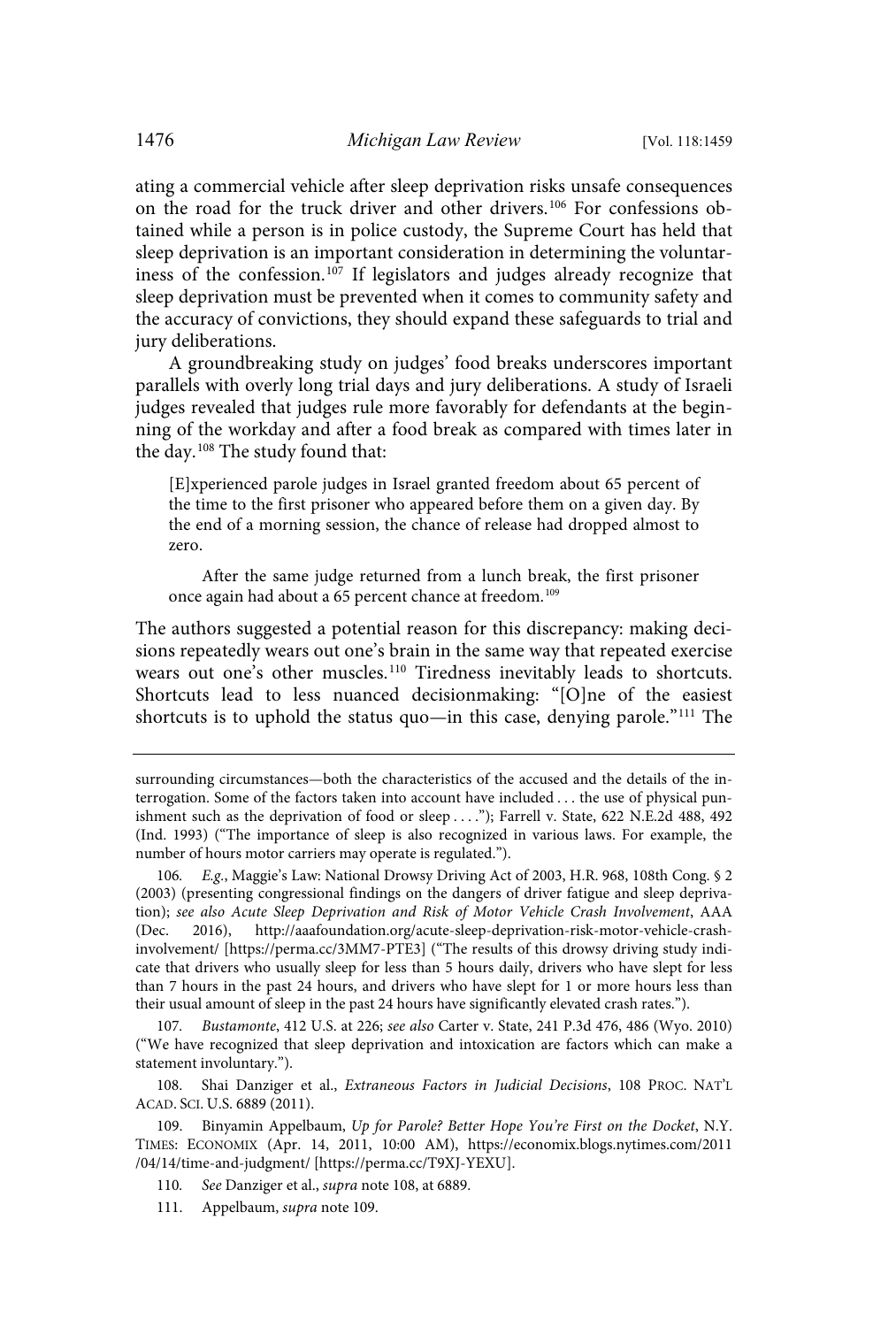results of this study show just how prone judges, like all humans, are to the

effects of variables like hunger, which in turn lead to inevitable biases.<sup>112</sup> This study peels back the shroud of judicial mystique. Judges are people too and are susceptible to the same psychological pressures as everyone else. If a judge's temporal proximity to a meal can have such a powerful effect on the outcome of their decisions, a full night of sleep will surely have profound consequences on all participants in the system—not just experienced and professional judges. Sleep deprivation and hunger are both predictable human conditions. And while there will inevitably be variation, especially given the wide variety of outside influences (habits, childhood environment, lifestyle, health), the medical community is in agreement on the impacts of  $both.<sup>113</sup>$ 

The effects of intoxication—including compromised cognitive abilities—are also well understood and well regulated.<sup>114</sup> Among other symptoms, drinking is linked to issues with reasoning and memory, mood changes, memory loss, and harm to fine motor skills.<sup>115</sup> It is likewise understood that "[i]nadequate sleep exerts a similar influence on our brain as drinking too much."<sup>116</sup> But proof of prolonged substance use and abuse during a trial has not historically been enough for the Court to rule counsel ineffective: "In cases where a criminal defendant's attorney has been impaired due to alcohol or drugs, the lower courts have uniformly applied the Strickland test to evaluate a claim of ineffective assistance of counsel and required the defendant to show prejudice." <sup>117</sup> Abuses of everything from cocaine to prescription medications have likewise been dismissed in state and federal courts across the country as "not creat[ing] per se ineffectiveness."<sup>118</sup> Modern courts have shied away from calling for automatic mistrials when jurors indulge, but such behavior can still be grounds for a mistrial if the defendant is "prejudiced or deprived of some right as the result of such use."<sup>119</sup> Appellate courts' failure to sanction juror and counsel intoxication is troubling because

<sup>112.</sup> Danziger et al., supra note 108, at 6889.

<sup>113.</sup> See Williamson & Feyer, supra note 102, at 649; Jennifer MacCormack, The Science of Hangry, QUARTZ (June 14, 2018), https://qz.com/1305653/why-do-you-get-hangry-thescience-of-hungry-angry/ [https://perma.cc/73NF-7UAN].

<sup>114.</sup> Jerry R. Balentine, Alcohol Intoxication, EMEDICINEHEALTH (updated Dec. 13, 2018), https://www.emedicinehealth.com/alcohol\_intoxication/article\_em.htm [https://perma .cc/FS6J-F3NZ] ("Most states have specific levels at which the driving of a motor vehicle is forbidden.").

<sup>115</sup>. How Alcohol Impacts the Brain, NW. MED., https://www.nm.org/healthbeat/healthytips/alcohol-and-the-brain [https://perma.cc/L2P5-W6NR].

<sup>116</sup>. New Study Reveals Sleep Deprivation Disrupts Brain-Cell Communication, MED. XPRESS (Nov. 6, 2017), https://medicalxpress.com/news/2017-11-reveals-deprivation-disruptsbrain-cell.html [https://perma.cc/4GBK-DD5F].

<sup>117.</sup> Kirchmeier, supra note 51, at 455.

<sup>118.</sup> *Id.* at 457-58.

<sup>119.</sup> C.R. McCorkle, Annotation, Use of Intoxicating Liquor by Jurors: Criminal Cases, 7 A.L.R.3d § 2[a] (1966).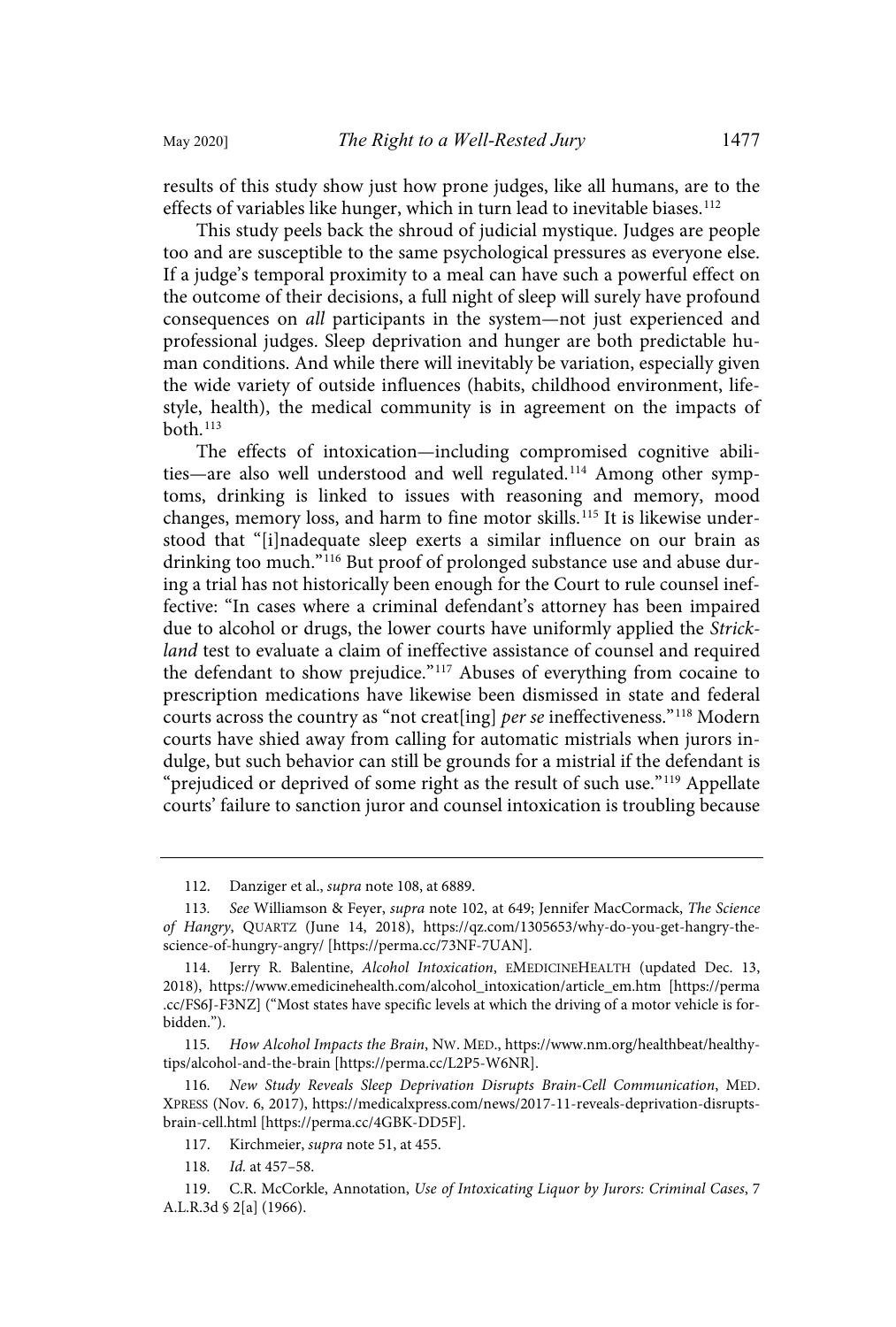intoxication, like sleep deprivation, "lessen[s] respect for and confidence in the courts and the integrity of jury trials."<sup>120</sup>

The notion that a defendant could be deprived of a sober attorney or jury and still enjoy a functioning and uncompromised fair trial is untenable. Counsel must exercise constant vigilance throughout each day of trial, deciding whether to object to testimony, cross-examine a witness, or present evidence and working to appear professional and appropriate in front of twelve people deciding their client's fate. Intoxication, just as with sleep deprivation, impairs a person's reasoning, memory, and ability to control themselves,<sup>121</sup> which would actively hinder an attorney from performing any of their essential trial duties. For jurors, the effects of drugs, alcohol, or sleep deprivation compromise their ability to absorb new information, process that information, and come to an agreement with other people.<sup>122</sup> Sleep deprivation affects more than blood sugar—it alters a person's ability to make moral judgments, process emotions, focus, and remember information, all after only one night without adequate sleep. <sup>123</sup> Thus, courts are wrong to conclude, as they often do, that attorneys, jurors, and judges suffering from too little sleep have not fundamentally impaired a defendant's constitutional guarantees.<sup>124</sup>

\* \* \*

The scientific studies discussed in this Section only confirm what most people already intuitively understand: sleep is essential to our ability to function, especially in a high-stakes, pressure-filled environment like a courtroom trial. While sleeping prevents a juror, judge, or attorney's cognitive performance altogether, sleep deprivation alters it. <sup>125</sup> The effects of a lack of adequate sleep are not up for debate. Among the biggest bets a defendant makes is placing faith in the competence of his or her counsel, the prosecutor, the judge, and the jury at trial. Defendants deserve, and are constitutionally entitled to, adequately rested and cognitively functioning participants.

To date, only the Indiana Supreme Court has found it useful to rely on the overwhelming evidence establishing the negative impacts of sleep deprivation.<sup>126</sup> On appeal, the defendant in Farrell v. State argued that his right to a fair trial was violated by the judge's decision to continue jury deliberations

<sup>120</sup>. See id.

<sup>121.</sup> How Alcohol Impacts the Brain, supra note 115.

<sup>122.</sup> See id.

<sup>123</sup>. See supra Sections II.A–D.

<sup>124</sup>. See Rhandi Childress, Convicted by a Sleeping Jury: Harmless Error or a Challenge to the Integrity of Our Criminal Justice System?, 44 J. MARSHALL L. REV. 751, 772 (2011) ("Sleeping jurors impair the fairness of our criminal justice system, and they should not be tolerated any more than sleeping counsel.").

<sup>125.</sup> Stickgold & Wehrwein, supra note 85.

<sup>126</sup>. See Farrell v. State, 622 N.E.2d 488, 492 (Ind. 1993).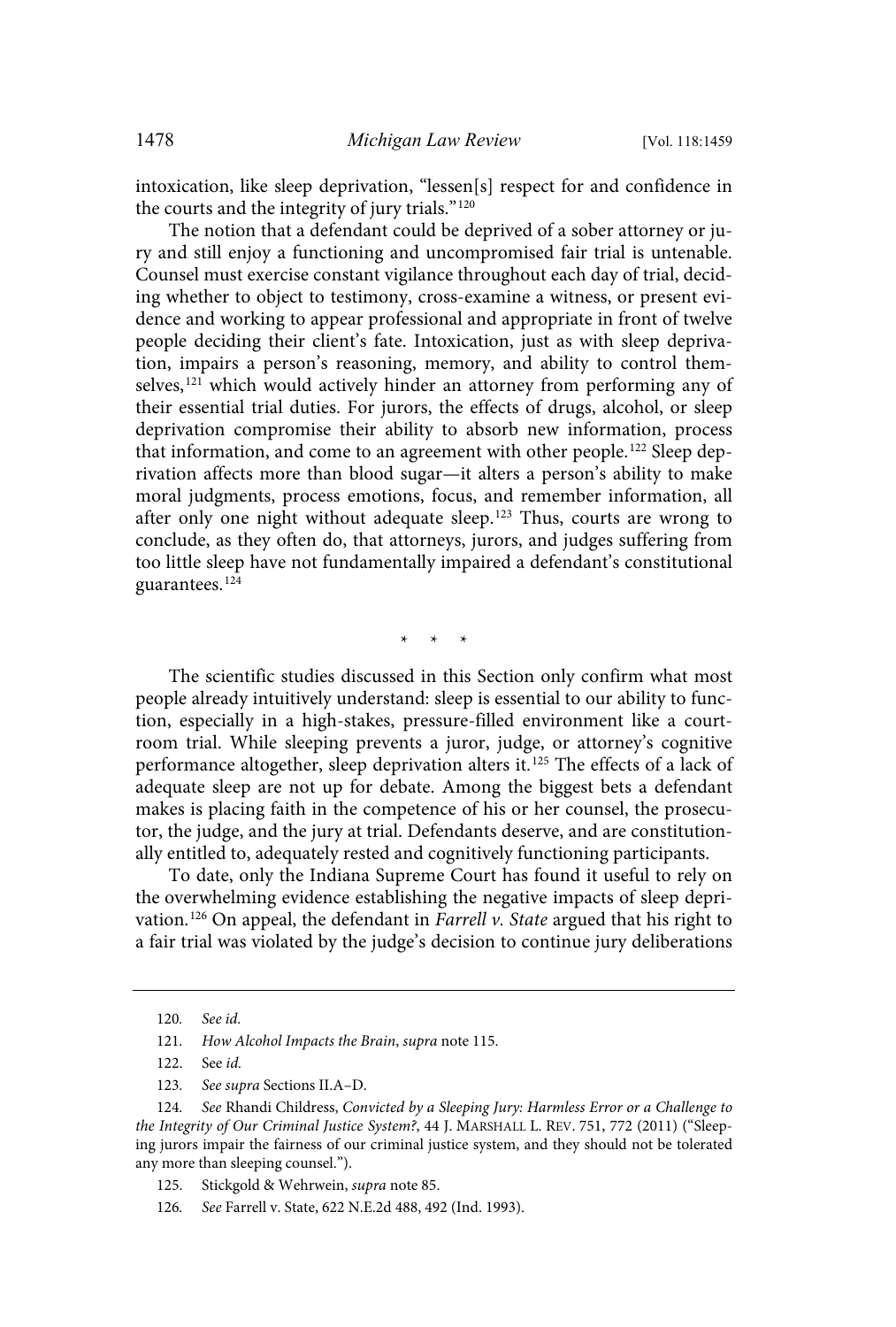despite clear indications of juror fatigue. That court found that the necessity of sleep "for rational human activity has been established by various sleepdeprivation studies." <sup>127</sup> The court continued, "[t]hese studies show that people who are deprived of adequate sleep are less capable of thinking clearly, maintaining long attention spans, controlling anger, and, most importantly in the context of a criminal trial, making appropriate judgments." <sup>128</sup> Courts should rely on the science of sleep deprivation to draw clearer lines between acceptable uses of judicial discretion and wholesale abrogation of a defendant's constitutional rights. The next Section examines how judges, legislators, and attorneys can use their influence and their positions to protect a defendant's fair trial rights, even in a system designed to always push one more case through a crowded docket.

#### III. MAKING JUDICIAL DISCRETION OPERATE MORE EFFECTIVELY

This Part discusses solutions that have the greatest likelihood of improving lengthy trials and jury deliberations and ensuring a fair and speedy trial for defendants. The most important actors with the greatest opportunity to effect change—owing to their enormous discretion—are judges. As previously noted, judges enjoy considerable discretion in establishing the norms and procedures in their courtrooms. Too often, that discretion has been misused to compel late-night trials, in which sleep-deprived jurors are expected to consider evidence and deliberate well past business hours. But judges' discretion could be wielded differently. By setting new norms in their courtrooms and by refusing to allow trials and jury deliberations to run late, judges have the power to refuse legislators' expectations that they will cut corners by holding lengthy trial days. Reform could also come from three other avenues: model jury instructions that empower jurors to request reasonable trial hours, preserving the issue of sleep deprivation for a successful appeal, and state legislative solutions that mitigate the budgetary and policy pressures on trial judges.

## A. Judicial Discretion

The most important and necessary solution to the problem of late-night trial and jury deliberations will be the rigorous exercise of judicial discretion. At both the state and federal level, trial court judges are granted a vast amount of discretion in the operation of their courts.<sup>129</sup> Undoubtedly, those

<sup>127</sup>. Id.

<sup>128</sup>. Id.

<sup>129</sup>. E.g., Geders v. United States, 425 U.S. 80, 86–87 (1976); State v. Tennant, 265 So. 2d 230, 234 (La. 1972) (noting that trial courts in Louisiana, within their hours of operation, have "broad discretion . . . to supervise and administer the trial and its incidents within constitutional and legislative guidelines"); RICHARD C. RUSKELL, DAVIS AND SHULMAN'S GEORGIA PRACTICE AND PROCEDURE § 19:1 (2019–2020 ed.) ("It is the duty of the trial judge to direct and supervise the course of the entire trial. In doing this he is vested with a large discretion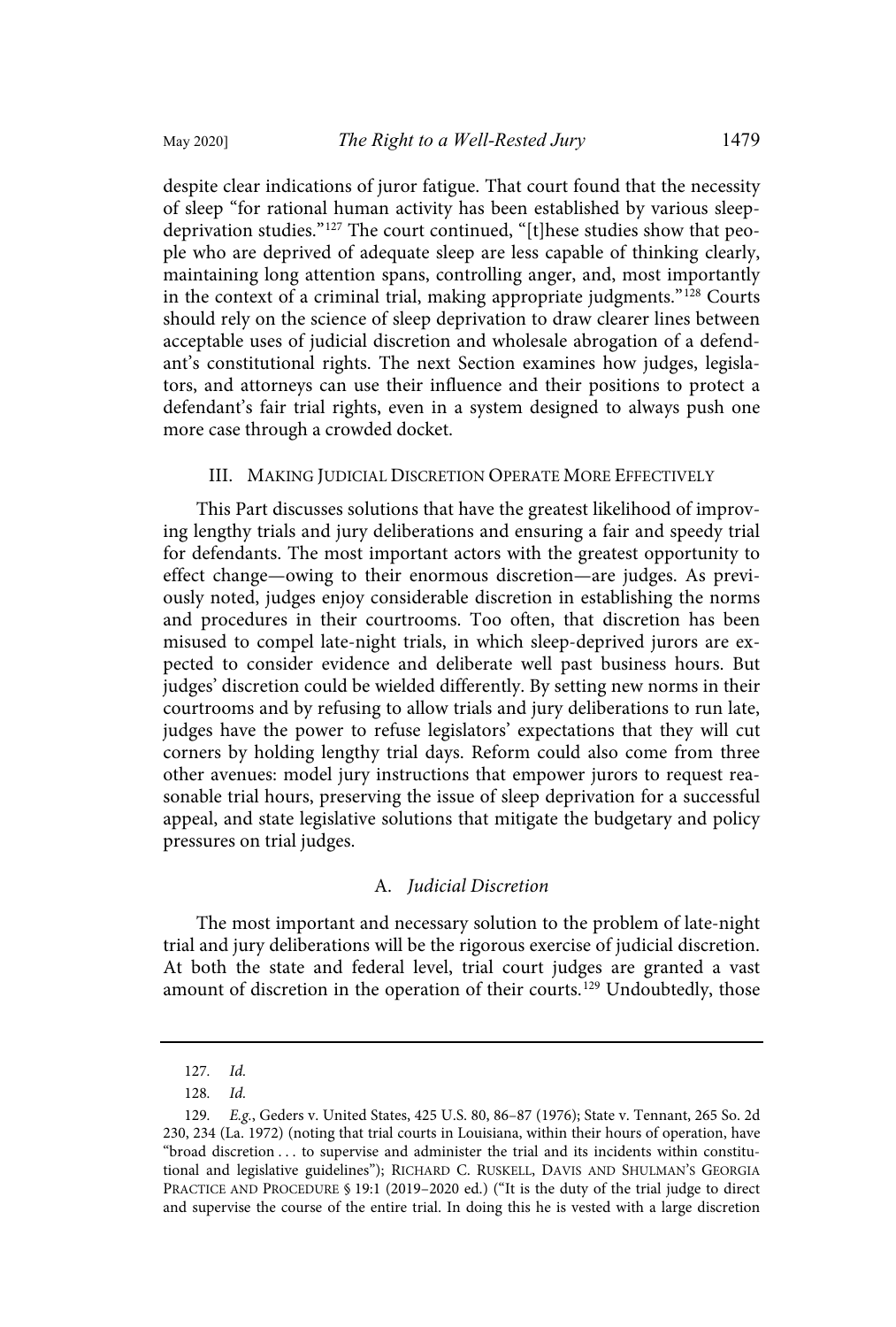judges are faced with numerous pressures to move their dockets, try cases fairly and efficiently, and use resources effectively.<sup>130</sup> But in elevating efficiency over effective justice, current norms have damaged defendants' rights instead of upholding them. Given the far-ranging power allotted to trial judges, their demands for appropriate trial time limits might slow the pace of trials. But these time limits would provide greater protection to defendants' fair trial rights. Further, it would signal to state legislators judges' refusal to be complicit in the underfunding of trial courts. Judges often consider the desires of the constituencies that elect them (or the constituencies of the legislators that appoint them).<sup>131</sup> If judges slow the pace of trials via setting explicit trial day lengths and sticking to them, legislators will lose an easy funding shortcut. Taking such a public stand for better funding may be difficult for judges considering electoral constraints, but by implicitly demanding resources, judges are fulfilling their basic constitutional duties. Like the public defender offices that have refused additional cases,<sup>132</sup> trial court judges can signal their unwillingness to be complicit in systemic constitutional violations.

In order to exercise discretion, trial court judges should focus on norm setting. Norm setting tailors expectations of all parties involved and signals to outside parties, such as legislators, that judges are employing their discretion to afford parties in their courtrooms adequate time to try cases. Examples of effective norm setting include establishing certain times at which the court must recess or setting a certain number of hours in the day that the court will operate. For instance, the Tennessee Criminal Appellate Court has used its discretion to enforce the expectation that "a defendant is entitled to reasonably alert lawyers and witnesses." <sup>133</sup> As a result, trial judges who kept courts in session for unreasonably lengthy periods of time were rebuked for violations of defendants' due process rights. 134

Other courts have also endorsed the idea that jurors should have access to rest periods during deliberations. These courts generally found that trial judges overstepped their discretion and contradicted state statutes providing

132. See supra note 61.

133. 10 DAVID LOUIS RAYBIN, TENNESSEE PRACTICE: CRIMINAL PRACTICE AND PROCEDURE § 24:9 (2008).

which will not be interfered with by the appellate courts unless manifestly abused. In supervising the trial, it is the duty of the court to administer the law and guide the proceedings before him so as to protect the rights of the parties.").

<sup>130.</sup> Peter T. Grossi, Jr. et al., Crisis in the Courts: Reconnaissance and Recommendations, NAT'L CTR. FOR ST. CTS.: TRENDS ST. CTS. (2012), https://www.ncsc.org/sitecore/content /microsites/future-trends-2012/home/better-courts/1-2-crisis-in-the-courts.aspx [https:// perma.cc/Z2K2-WZ4Y].

<sup>131</sup>. See Methods of Judicial Selection, NAT'L CTR. FOR ST. CTS., http://judicialselection.us /judicial\_selection/methods/limited\_jurisdiction\_courts.cfm?state= [https://perma.cc/B7UZ-CTL3].

<sup>134</sup>. See, e.g., State v. McMullin, 801 S.W.2d 826, 827 (Tenn. Crim. App. 1990); Hembree v. State, 546 S.W.2d 235, 243 (Tenn. Crim. App. 1976).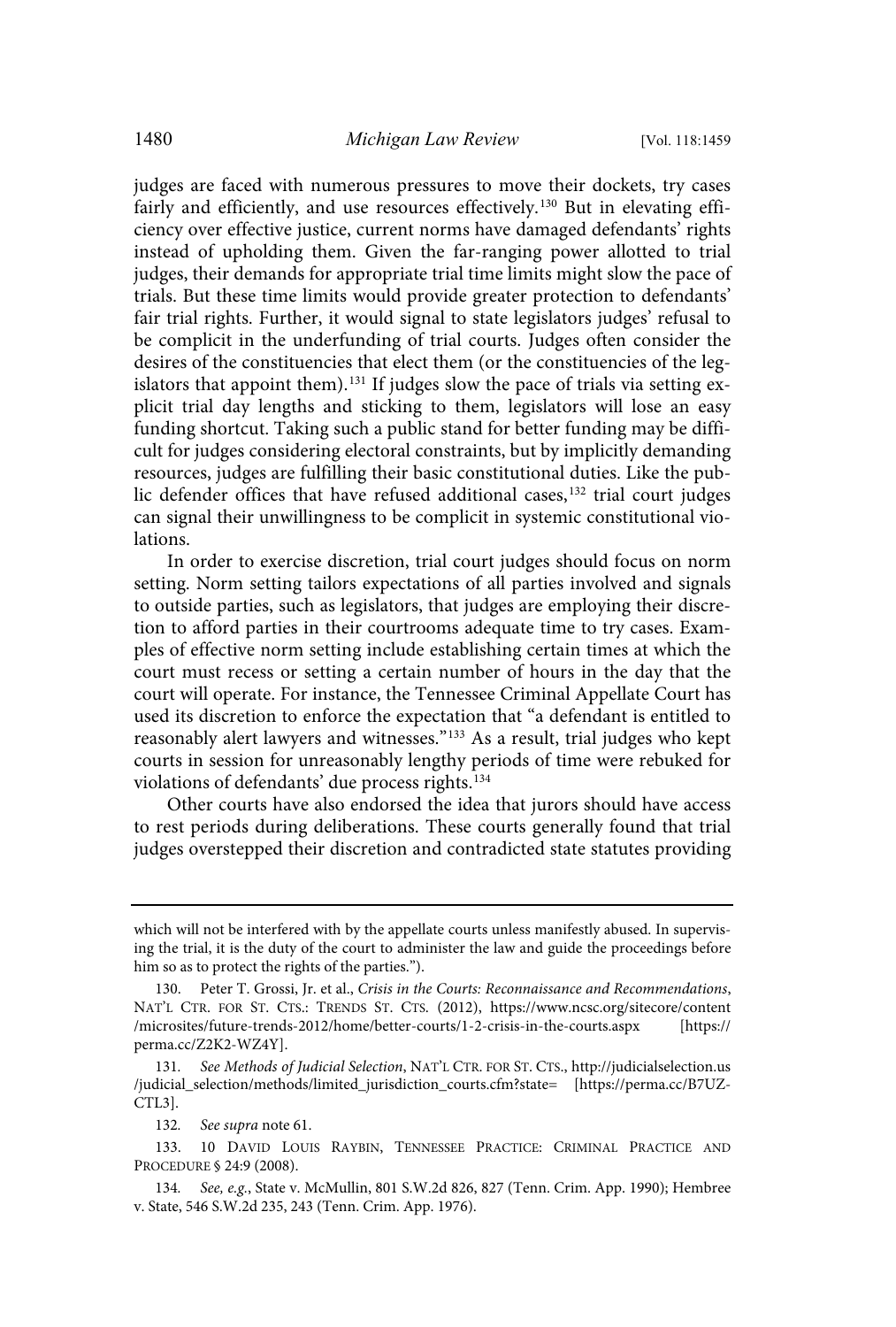for lodging of sequestered jurors. Iowa is a particularly friendly state for juror overnight lodging and has repeatedly upheld the necessity of housing jurors in hotels rather than asking them to continue to deliberate late into the night. For example, in State v. Albers, the Iowa Supreme Court was dismissive of out-of-state case law upholding late-night deliberations as "vestiges of the early development of the jury system." <sup>135</sup> Before the English Juries Act of 1870, unanimity in a jury was achieved through coercion, such as requiring deliberation "without meat, drink or fire . . . until they did agree." 136 But, according to the court, the jury system has moved away from a time when "the premium [was] on stamina and physical strength rather than judgment." 137

In another notable Iowa Supreme Court case, State v. Green, the court emphasized that the conditions of the deliberations, not merely their duration, determined their fairness.<sup>138</sup> Indeed, the conditions were deeply troubling: five jurors stated after the trial that they were so tired they could not properly deliberate, and some jurors changed their vote from acquittal to conviction because of their fatigue.<sup>139</sup> While both the total time of deliberation and the conditions (i.e., how long a jury goes without food or rest) are "within the sound discretion of the trial court," that discretion is not without limits.<sup>140</sup> As the Supreme Court of Iowa held, "the discretion to be exercised [falls] within the framework of repeated pronouncements by this court that unreasonably late deliberations by a jury are not conducive to a fair trial."<sup>141</sup> Further, in another Iowa Supreme Court case, Kracht v. Hoeppner, the court

- 137. Id. at 656.
- 138. 121 N.W.2d 89, 93 (Iowa 1963).

139. Green, 121 N.W.2d at 93–95. It is possible that an exhausted jury could vote for acquittal out of exhaustion, but "holding out" for acquittal is typically viewed by jury experts as the harder task. Adam Liptak, Guilty by a 10-2 Vote: Efficient or Unconstitutional?, N.Y. TIMES (July 6, 2009), https://www.nytimes.com/2009/07/07/us/07bar.html [https://perma.cc/RW87- 56H2]. One juror describes voting for conviction while believing the defendant was innocent:

We were required to deliberate during the entire 27 hours without being given an opportunity to go to bed or get any sleep. I voted for the acquittal of the defendant in every ballot that was taken except the very last ballot, and I did not think he was guilty when I voted for conviction on the last ballot, but gave in and voted for conviction because I was completely worn out.

Green, 121 N.W.2d at 94.

- 140. Albers, 174 N.W.2d at 653–55.
- 141. *Id.* at 655.

<sup>135.</sup> 174 N.W.2d 649, 655 (Iowa 1970). Albers was cited as recently as 2013 to distinguish a case where the jury had been "provided . . . with the opportunity to inform the court that late-night deliberations would be a hardship" before they began deliberations at 9:00 p.m. and ended at 3:30 a.m. State v. Purdin, No. 12CA944, 2013 WL 84897, at \*2–3 (Ohio Ct. App. Jan. 4, 2013). While it is heartening that Albers has informed another state court of appeals, the distinctions drawn by the Ohio Court of Appeals are not particularly meaningful. Jurors may be more motivated by their desire to finish jury duty than by a desire to carefully deliberate, and it is the responsibility of the trial judge to ensure that such deliberation occurs.

<sup>136</sup>. Albers, 174 N.W.2d at 655.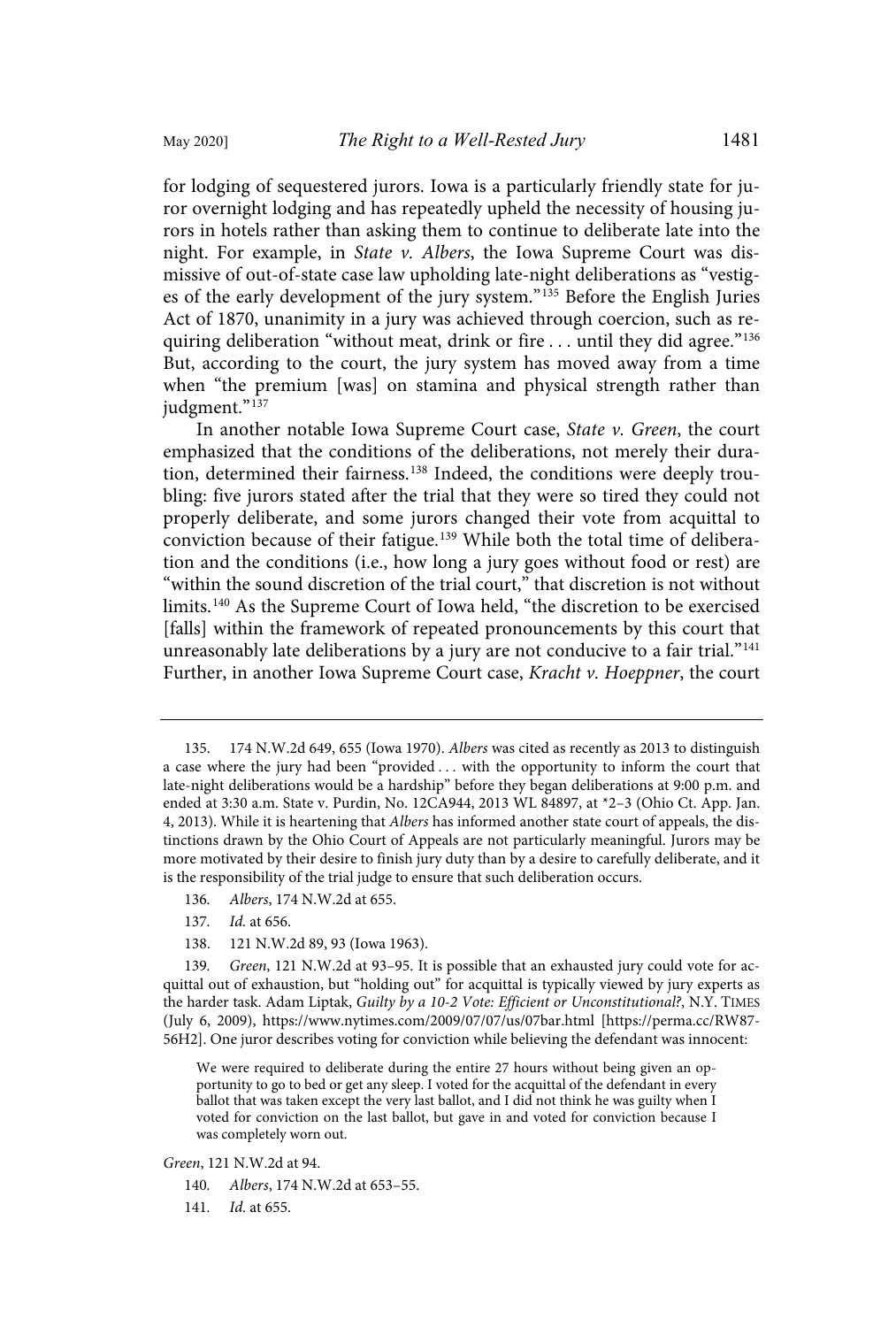found "no valid reason to require a jury to deliberate all night" and mandated that jury members either go home or have hotel rooms secured for them.<sup>142</sup> The court later found that the cost of accommodation and the practice of not obtaining accommodation were not valid excuses for allowing the all-night deliberations.<sup>143</sup>

Some courts, however, are unwilling to entirely overrule verdicts on the grounds of inadequate juror rest but still admonish trial courts for creating such hostile conditions. For example, in United States v. Parks, the First Circuit skated around hard-and-fast time limits on juror deliberation length but noted its disapproval with the practice of keeping jurors late, particularly after a long trial: "[A]ny verdict returned at 3:07 in the morning after many hours of deliberation following a long trial is much more likely to be the product of mental and physical fatigue than of true deliberation."<sup>144</sup> In Coulthard v. Keenan, the Iowa Supreme Court noted that "sending a jury back to its jury room about 2:10 a.m. after it reported it was hopelessly deadlocked and after orally urging an agreement is not to be commended." 145

While courts have repeatedly given weight to the jury's preference in continuing with the trial or deliberation late at night, relatively little attention has been paid to the power dynamics within a courtroom. Timid jurors may not speak up in such an unfamiliar, formal, and rigidly controlled environment, even if a judge offers them a choice.<sup>146</sup> Further, jurors may have interests that caution against giving them the deciding vote in these instances. Eager to get back to work, their families, and their regular routines, they may feel motivated to get the trial over with, rather than fully deliberate.<sup>147</sup> It is up to judges in those instances to be aware of and wary of those impulses.

There are potential downsides to norm setting. First, not all trials are for serious offenses. Trials have a wide range of impacts on defendants' lives if they are found guilty. The difference between, for example, probation as compared to a life sentence is enormous; perhaps the resources required for a lengthy trial over a trivial offense are better spent elsewhere. But the Constitution does not specify a range of trial guarantees according to the punishment a defendant faces. A right to a fair trial is a guarantee for everyone,

145. 129 N.W.2d 597, 602 (Iowa 1964).

146. See State v. McMullin, 801 S.W.2d 826, 831 (Tenn. Crim. App. 1990) ("Judges must also bear in mind that many jurors hesitate to complain to the court, and are greatly influenced by what the will of the judge is perceived to be. Judges, in deciding the competency of jurors to continue working, should rely upon more than just their expressed agreement to continue. A careful objective judgment should be made.").

147. The 1957 classic 12 Angry Men thoughtfully illustrated this very point. As one of the twelve jurors states during deliberations, "[s]omebody saw the kid stab his father, what more do we need? You guys can talk the ears right off my head, you know what I mean? I got three garages of mine going to pot while you're talking! So let's get done and get out of here!" 12 ANGRY MEN (Orion-Nova Productions 1957).

<sup>142.</sup> 140 N.W.2d 913, 916 (Iowa 1966).

<sup>143</sup>. Albers, 174 N.W.2d at 654; Green, 121 N.W.2d at 93.

<sup>144.</sup> 411 F.2d 1171, 1173 (1st Cir. 1969).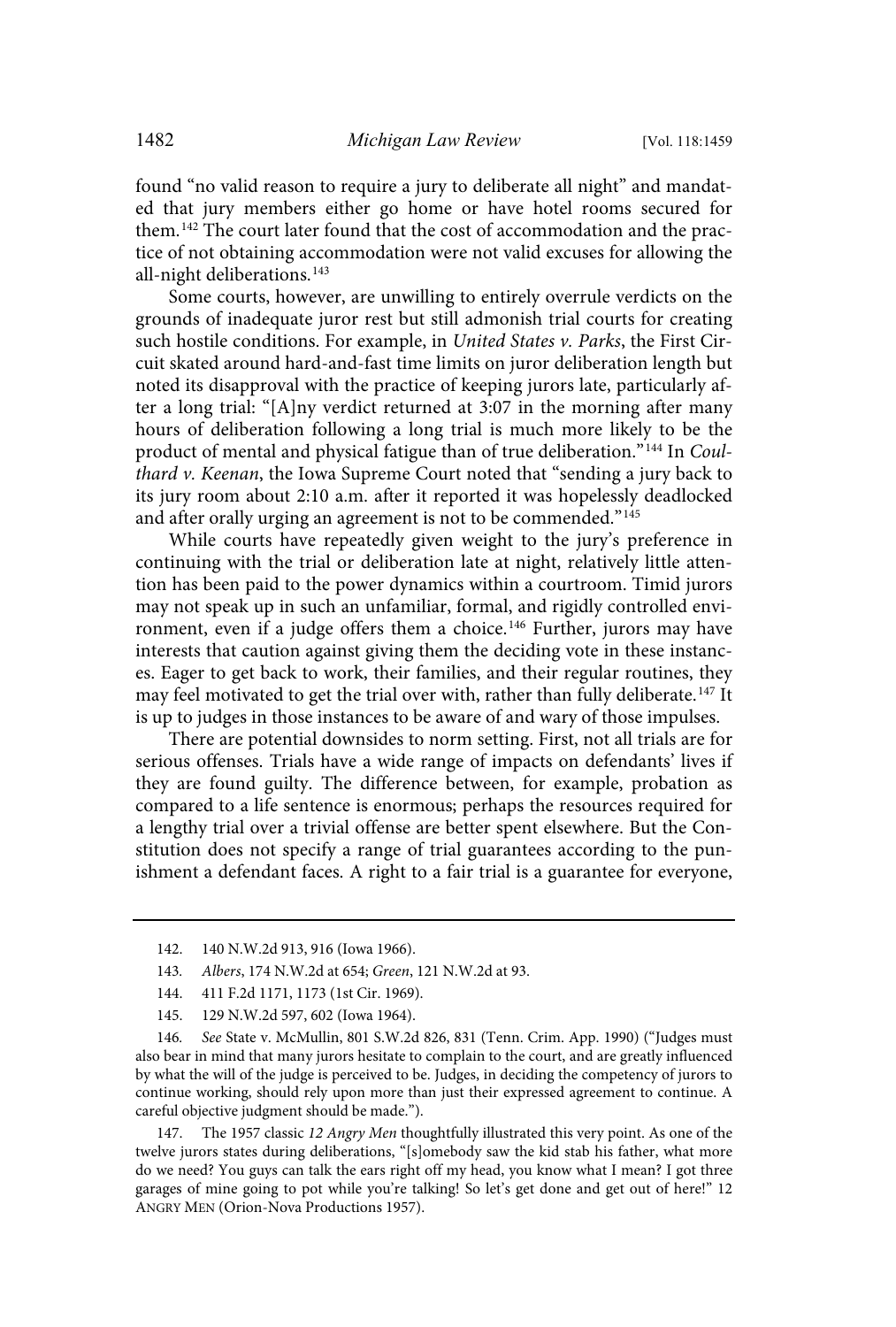regardless of the magnitude of the charge or punishment.<sup>148</sup> Indeed, given the volume of misdemeanors that rotate in and out of trial courts daily,<sup>149</sup> it can be easy for those regularly involved in the system to forget the impact even a small charge can have on a defendant. Lost shelter, jobs, child custody, and reputation are only some of the collateral consequences of a brush with the criminal justice system.<sup>150</sup> Judges should not be looking to the seriousness of the offense to determine the time and care with which a case should be handled. Limitations on court hours remain essential for the fair administration of justice in these cases.

Trial judges and their staff stand to benefit from regulated trial hours, in addition to the benefits for jurors, defendants, and counsel. Judges, too, are overworked. <sup>151</sup> By guaranteeing themselves a standard day's work in the "office" of the courtroom, they will need to become more creative in allocating resources. But they will gain time before and after trial to resolve other matters. Jurors too will be more willing to serve jury duty with assurance that they will keep reasonable hours each day.<sup>152</sup> Jurors may spend more days participating in jury trials, but adequate compensation for their service will hopefully diminish this concern.

#### B. Establishing Reasonable Jury Expectations

Courts should use all of the tools at their disposal, including the trial calendar and official communications with jurors, to establish reasonable norms and expectations for jury service. While jury duty has never been popular, trial courts are experiencing a wave of apathy in response to jury duty.<sup>153</sup> Innovative solutions like the ones proposed by District Court Judge Mark Bennett could improve jurors' perception of jury duty as well as its actual execution. Judge Bennett's trials begin at 8:30 a.m. and run until 2:30 p.m. Lawyers are limited with hard timelines for the presentation of evi-

<sup>148.</sup> As long as that punishment involves six months or more of imprisonment. See U.S. CONST. amend. VI ("In all criminal prosecutions . . . ."); see also Baldwin v. New York, 399 U.S. 66, 68–69 (1970).

<sup>149.</sup> Jenny Roberts, Why Misdemeanors Matter: Defining Effective Advocacy in the Lower Criminal Courts, 45 U.C. DAVIS L. REV. 277, 277 (2011) ("Misdemeanor adjudications have exploded in recent years, with one recent study estimating that the volume of misdemeanor cases nationwide has risen from five to more than ten million between 1972 and 2006.").

<sup>150</sup>. Id. at 363–67; Russell L. Weaver, The Perils of Being Poor: Indigent Defense and Effective Assistance, 42 BRANDEIS L.J. 435, 436 (2003–2004).

<sup>151.</sup> Jennifer Bendery, Federal Judges Are Burned Out, Overworked and Wondering Where Congress Is, HUFFPOST (Sept. 30, 2015, 2:15 PM), https://www.huffpost.com/entry /judge-federal-courts-vacancies\_n\_55d77721e4b0a40aa3aaf14b [https://perma.cc/5MWP-DS7R].

<sup>152.</sup> Andrew Guthrie Ferguson, A Juror Bill of Rights, ATLANTIC (Sept. 11, 2015), https://www.theatlantic.com/politics/archive/2015/09/the-juror-bill-of-rights/404833/ [https:// perma.cc/M4HX-8QZP].

<sup>153</sup>. See id. ("In trial courts across America, jurors are skipping jury duty.").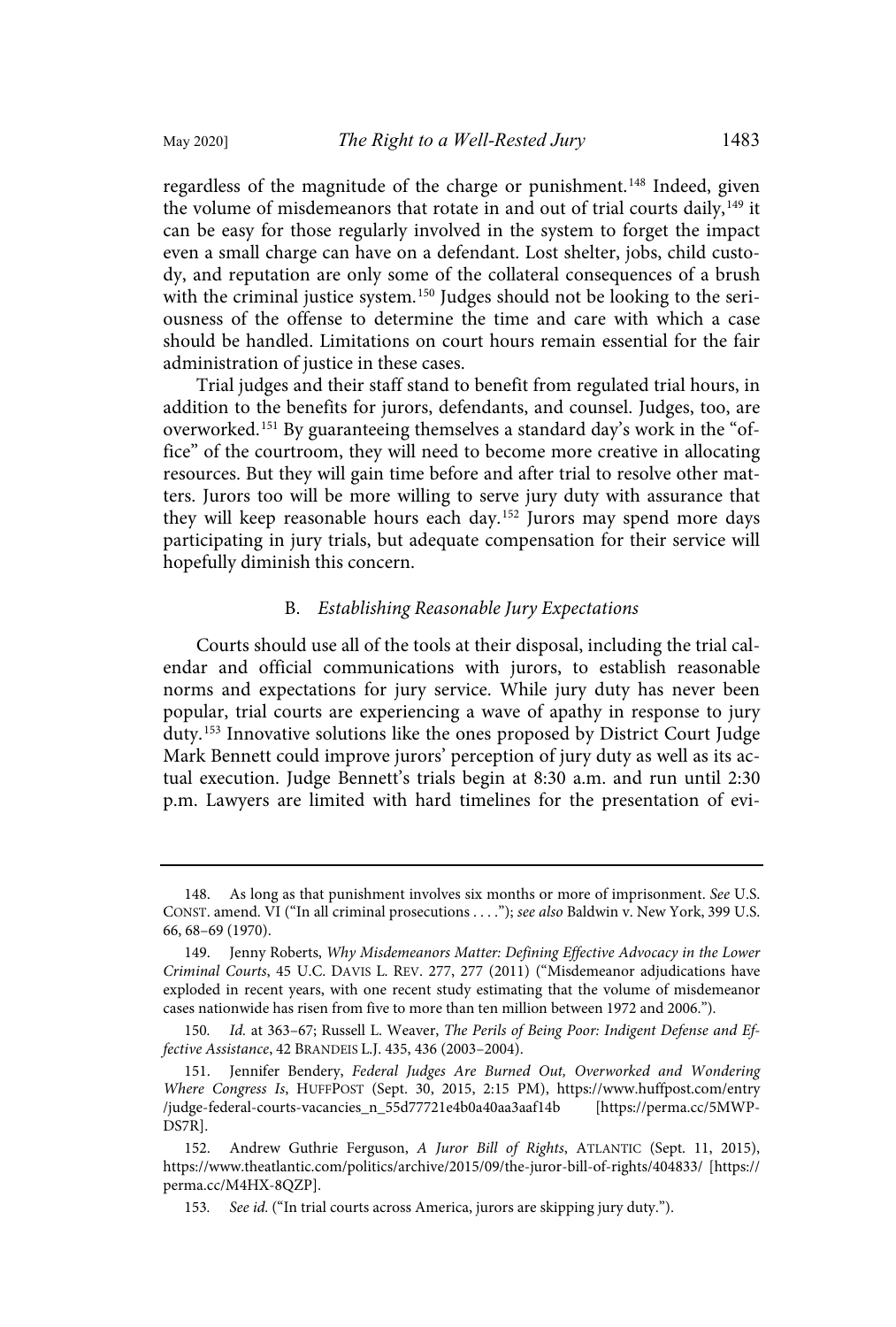dence. The judge's personal clock counts down each lawyer's time.<sup>154</sup> Other judges generally allow lawyers to present admissible evidence without a hard-and-fast time allowance. <sup>155</sup> As Judge Bennett states: "If trial judges embraced WWJW [What Would Jurors Want] it would engender greater respect for jurors and lead to trial innovations which would significantly enenhance the juror experience." <sup>156</sup> Potential pitfalls also exist with prioritizing juror comfort. In a courtroom in which attorney time is heavily policed, defense attorneys may miss important opportunities to go off script in ways that help their client. But judges who police time will also cut down on time wasted due to lack of preparation on both sides and better hold jurors' attention.

Along the same lines, changes to model jury instructions and guides could significantly improve the fairness of jury trials as well as the experience of jurors. Across the country, many state and federal courts provide jurors with fact sheets that include basic information about when and where to report for jury duty, what to bring, and what number to call the morning of the trial. <sup>157</sup> However, very few courts give any information about how long the trial day will actually last.<sup>158</sup> Providing information about the length of a trial day would improve the juror experience by allowing jurors to better plan their day(s) and decrease the maze of scheduling conflicts during voir dire.<sup>159</sup>

## C. Preserving the Issue for Appeal

Keeping the issue of a fair trial alive for appeal by raising it at trial is also essential. Defense counsel's failure to object waives errors, even constitutional ones.<sup>160</sup> Additionally, a failure to object can serve as implicit permission for the trial judge to continue with the trial: obtaining jury approval quells many courts' doubts about an unduly long trial day.<sup>161</sup> Any day the trial

<sup>154</sup>. Id.

<sup>155.</sup> Mark W. Bennett, Reinvigorating and Enhancing Jury Trials Through an Overdue Juror Bill of Rights: A Federal Trial Judge's View, 48 ARIZ. ST. L.J. 481, 494 (2016).

<sup>156</sup>. Id. at 481.

<sup>157.</sup> See, e.g., UNITED STATES DISTRICT COURT EASTERN DISTRICT OF MICHIGAN, ANN ARBOR DIVISION, JUROR INFORMATION (2018), http://www.mied.uscourts.gov/Jury/AAeJuror InfoLetter.pdf [https://perma.cc/ET2W-9ECA].

<sup>158</sup>. See a list of 36 counties that provide information online about the length of the trial day, including the counties that acknowledge these hours are flexible per discretion of the individual judge (on file with the Michigan Law Review).

<sup>159</sup>. See Ferguson, supra note 152.

<sup>160</sup>. E.g., Garza v. State, 783 S.W.2d 796, 798 (Tex. Ct. App. 1990); see also People v. Sawyer, 545 N.W.2d 6, 13 (Mich. Ct. App. 1996) ("Defendant failed to object to the length of the day below and this issue is not preserved for appeal.").

<sup>161</sup>. See State v. McMullin, 801 S.W.2d 826, 827–31 (Tenn. Crim. App. 1990) (citing Seelbach v. State, 572 S.W.2d 267 (Tenn. Crim. App. 1978)) ("At 9:13 p.m. counsel for one of the defendants pointed out the lateness of the hour and the judge immediately adjourned court and reconvened Saturday morning. . . . Implicit in that case is that no objection was made until 9:13 p.m.  $\dots$ .").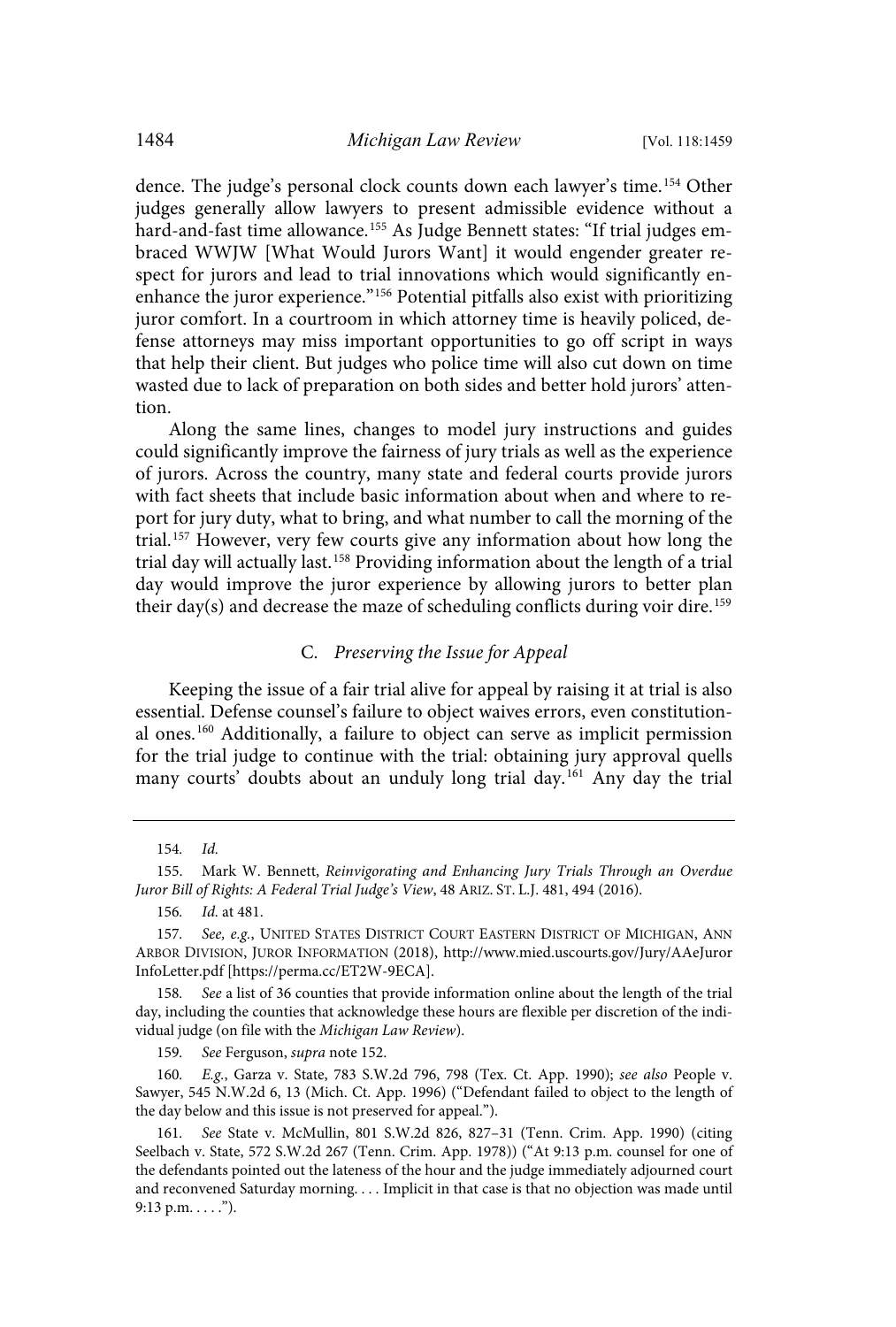court continues past a reasonable hour, the defense attorney should state their objection on the record so that the issue can be appealable beyond clear error. Courts should also be concerned with the fatigue of the attorneys, witnesses, and judges themselves.<sup>162</sup> Additionally, a successful appeal of this issue requires that defense counsel preserve sufficient evidence of an unduly long trial day.<sup>163</sup>

Another benefit of raising the issue at trial is the opportunity for the trial judge to preemptively solve the problem. By bringing to a judge's attention any potential issues with timing, the judge can speak with the attorneys, defendant, and jurors about their preferences or simply send everyone home for the night. The judge can also articulate their reasoning for stopping or continuing the trial, which will allow reviewing appellate judges to better understand the problems facing their colleagues at the trial level.

A well-preserved record makes it easy for a neutral observer to figure out what went wrong and when. It may seem futile in districts that are unsympathetic to long trial days to raise this issue. But if trial attorneys continuously object and appeal the issue, appellate courts will be forced to acknowledge the problem and begin to more seriously consider its effects on all parties involved.

#### D. Legislative Solutions

New Hampshire is pioneering legislative solutions to the problem of overlong trial days. There, a state statute requires courts to provide housing to jurors and establishes a mandatory time at which deliberations must end and jurors must sleep:

Jurors shall not be required to continue their deliberations without sleep and rest later than 12:00 in the evening. At that hour, or earlier, under such safeguards and conditions as the court may direct, they shall be afforded suitable opportunity for sleep and rest, at the expense of the state, for at least 8 hours before again taking up their deliberations.<sup>164</sup>

This limitation on jury deliberations demonstrates an awareness of the issue of juror sleep and its central importance to a fair trial. By making explicit these requirements, New Hampshire—and other states that follow its example—recognize that oppressive physical conditions are coercive to the jury deliberation process. Legislatures across the country should expand on this type of language to include trial day length as well. The coercion that operates on sleep-deprived jurors is just as offensive to the constitutional guaran-

<sup>162</sup>. See id. at 830.

<sup>163</sup>. See Garza, 783 S.W.2d at 799 ("Appellant could have supported the claim he now makes by affidavits from jurors attached to his motion for new trial, but he did not. . . . In the absence of any evidence that the jurors reached their verdict because they felt coerced to do so, appellant has not demonstrated fundamental error.").

<sup>164.</sup> N.H. REV. STAT. ANN. § 519:25 (2007).